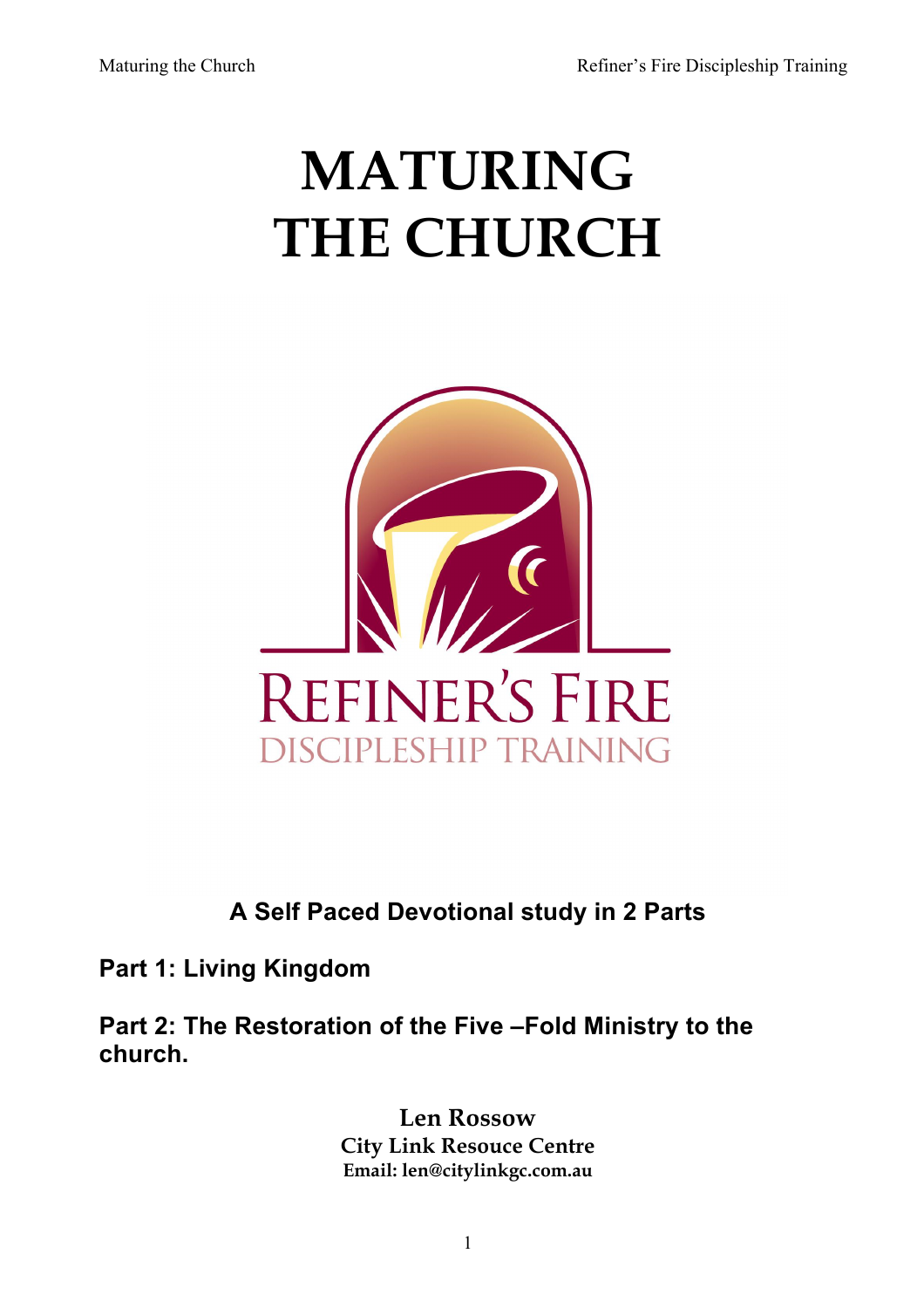# **Part 1: LIVING KINGDOM**

# **TOPICS**

**WHAT IS THE KINGDOM OF GOD?**

| Week 1: | A New Vision - God's Appointed Time Has Come! |
|---------|-----------------------------------------------|
| Week 2: | A New Way of Life - Living Kingdom            |
| Week 3: | A New Identity – the Family of God            |
| Week 4: | A New Wineskin - Being Church                 |

This study booklet has been designed as a self paced devotional guide. Deliberately, it will raise as many questions as it may answer. It's purpose is to stimulate thinking, but more than that, to stimulated dialogue with the Father with the prayer that He will grant you the Spirit of Wisdom and Revelation so that you might know Him better.

Some of these studies may take more than a day or even three to work through. There is no rush …work at your own pace. Pause – reflect - allow the Holy Spirit space to work with you in shaping thought and responses.

# **ENJOY!**

Biblical Quotations were accessed online through the Bible Gateway Holy Bible, New International Version®, NIV® Copyright ©1973, 1978, 1984, 2011 by Biblica, Inc.®

Or THE HOLY BIBLE: NEW INTERNATIONAL VERSION®. Copyright © 1973, 1978, 1984 by International Bible Society. (Used by permission of Zondervan Publishing House.) Biblical Quotations were accessed online through the Bible Gateway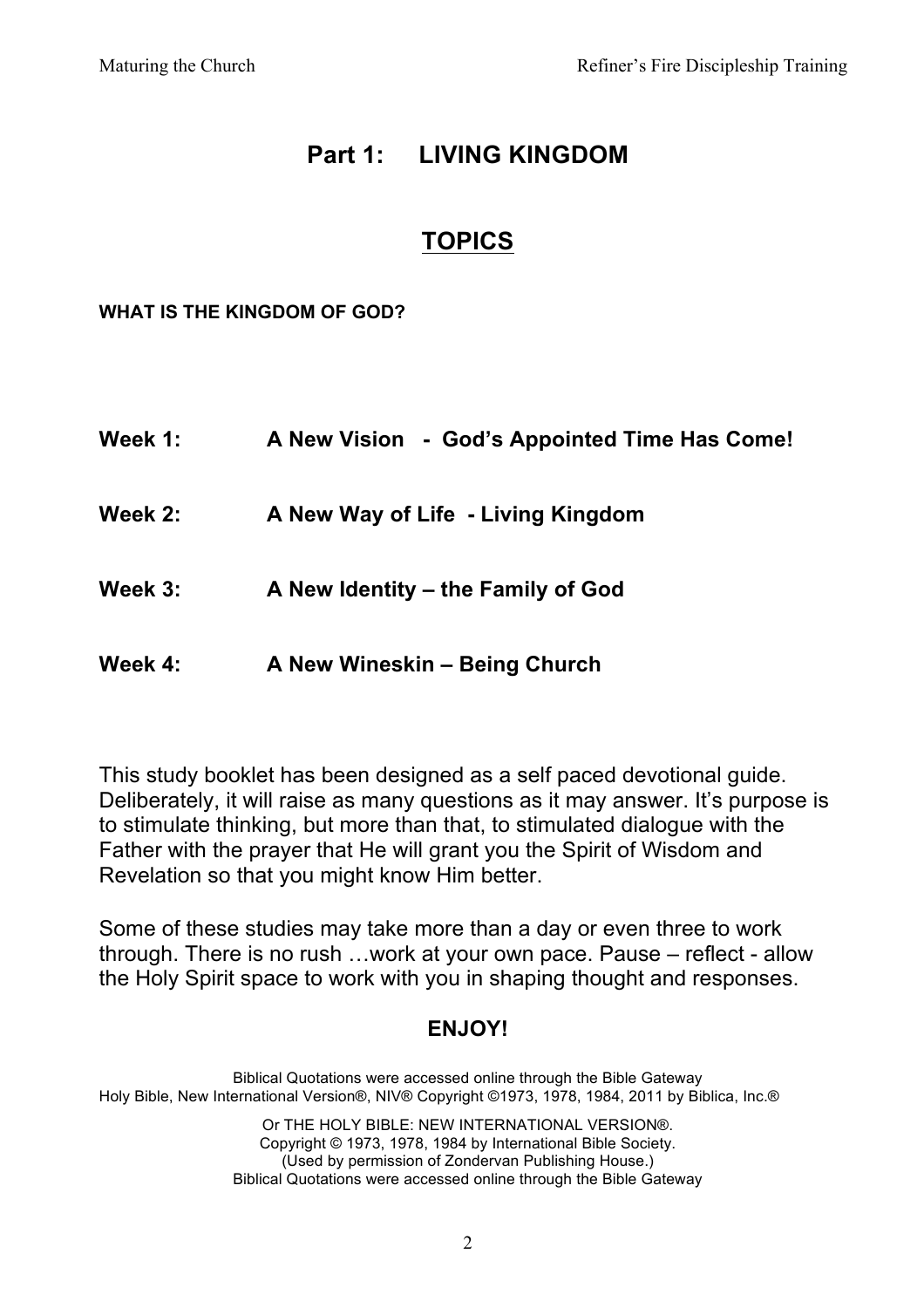# **Background notes: WHAT IS THE KINGDOM OF GOD?**

The Kingdom of God was the central focus of the preaching ministry of Jesus. He begins His ministry with a dramatic prophetic announcement: *The time has come – the Kingdom of God is near. Repent and believe the Good News*!" *(Mark 1:15).*

He is saying this is God's special appointed time– the time for the fulfillment of His promises in the scriptures (Old Testament). Those who heard Him did not need convincing that there was such a Kingdom – the concept was deeply rooted in Old Testament and Rabbinic thought.

#### **Old Testament Background.**

In the O.T. the Kingship of God is portrayed in the following ways:

#### **1) His Kingship now.**

- His sovereignty over creation *(Ps 103:19; Ps 33:8)* This began with the calling of creation into being – under His word of command – His rule. (Adam's eating of the fruit is an act of disobedience and rebellion).
- He is Israel's King. *(I Samuel 12:12; Isaiah 43:15; Jeremiah 8:19)*
- He is King over the nations *(Jeremiah 10:7; Mal 1:14; I Chron 29:11f)*

God expresses this sovereignty through the events of history. eg.

- Assyria the rod of His anger. *(Isaiah 10:5–12).*
- Cyrus the Persian His anointed one. *(Isa 45:1-7)* note too vs 7

#### **2) The Coming Kingdom – Messianic Hope.**

However there is a certain contradiction in all this …… Israel was disobedient to God's rule – the other nations worshipped other gods and failed to recognize His authority. The understanding developed (the revelation came) that while God was indeed King – this Kingship was hidden, but a time would come when it would no longer be so – all would bow the knee – the wicked would be dealt with – rebellion would be no more. *(Isa 45:22-25). (Note also Isa 24:23 and Zechariah 14:9).*

This hope developed out of the promises made to David *(2 Sam 7:8-16).* A King would come – one like David – to establish righteousness and peace and through the hand of God, this Kingdom would never end. *(Isaiah 9:6-7, 11:1-16)*

This Kingdom would not be one of many in the world, rather, God as judge, would break into human history "to make an end to sin" and "to bring in everlasting righteousness" *(Daniel 2:44, 9:24.)*. This end time hope flows from faith in God's righteous judgment in history and his faithfulness in covenant with His people. This end time aspect is the background to Jesus' prayer: "*thy Kingdom come* …."

It represents the establishment of the anticipated Kingdom as the climax of all history, along the lines of the prophetic pictures of the day of the Lord found in Joel, Amos and Zephaniah etc. This would be a day of fire and judgment. A day of vengeance of our God. *(Isa 61:2)* **See here Ephesians 1:9-10**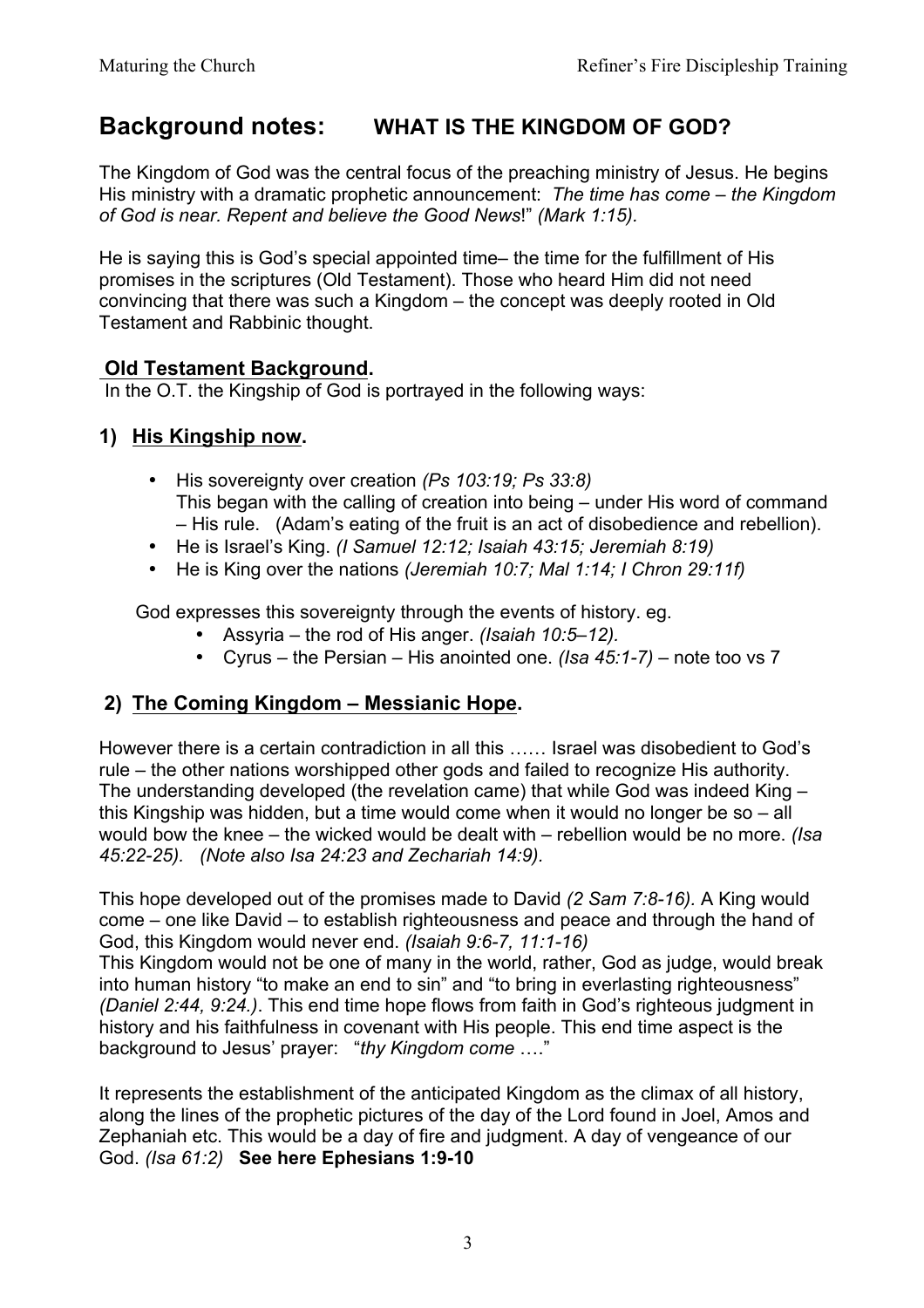#### **Comment: re this Background.**

At times of suffering and struggle, the thought of a time when God would make manifest His Kingship and the plans of the unrighteous would be smashed ignited the popular imagination (Ps 2). **Jesus lived in such a time, with Palestine under Roman occupation.**

#### **3) Rabbinic Background in the time of Jesus.**

The Rabbis used the expression "Kingdom of Heaven":

- To avoid using the divine name (Matt 4:17)
- The Kingdom of Heaven referred to God's rule/authority more than its territory, subjects or operations.
- At present God's rule over all is hidden but a day is coming when it shall be made manifest.
- The righteous those obedient to the Torah (the law) will sit at the messianic banquet with the King. The wicked, (gentiles, tax collectors and prostitutes) will be destroyed.

#### **4) Jesus' Vision of the Kingdom**.

Jesus' dynamic teaching on the Kingdom takes us beyond both the Old Testament concept and that of the Judaism of His day. His word is radical, revolutionary, subversive. What is Jesus on about? What is this Kingdom? Why is it Good News?

For Jesus – the Kingdom is the realm where God is King – where His Kingship (authority, rule) is being manifested.

- It is intimately tied to Him. ie. Jesus Himself *(eg Matt 5:21*-*22)*
- The Kingdom is present in Him. … His words and actions demonstrate the reality of the presence of this Kingdom.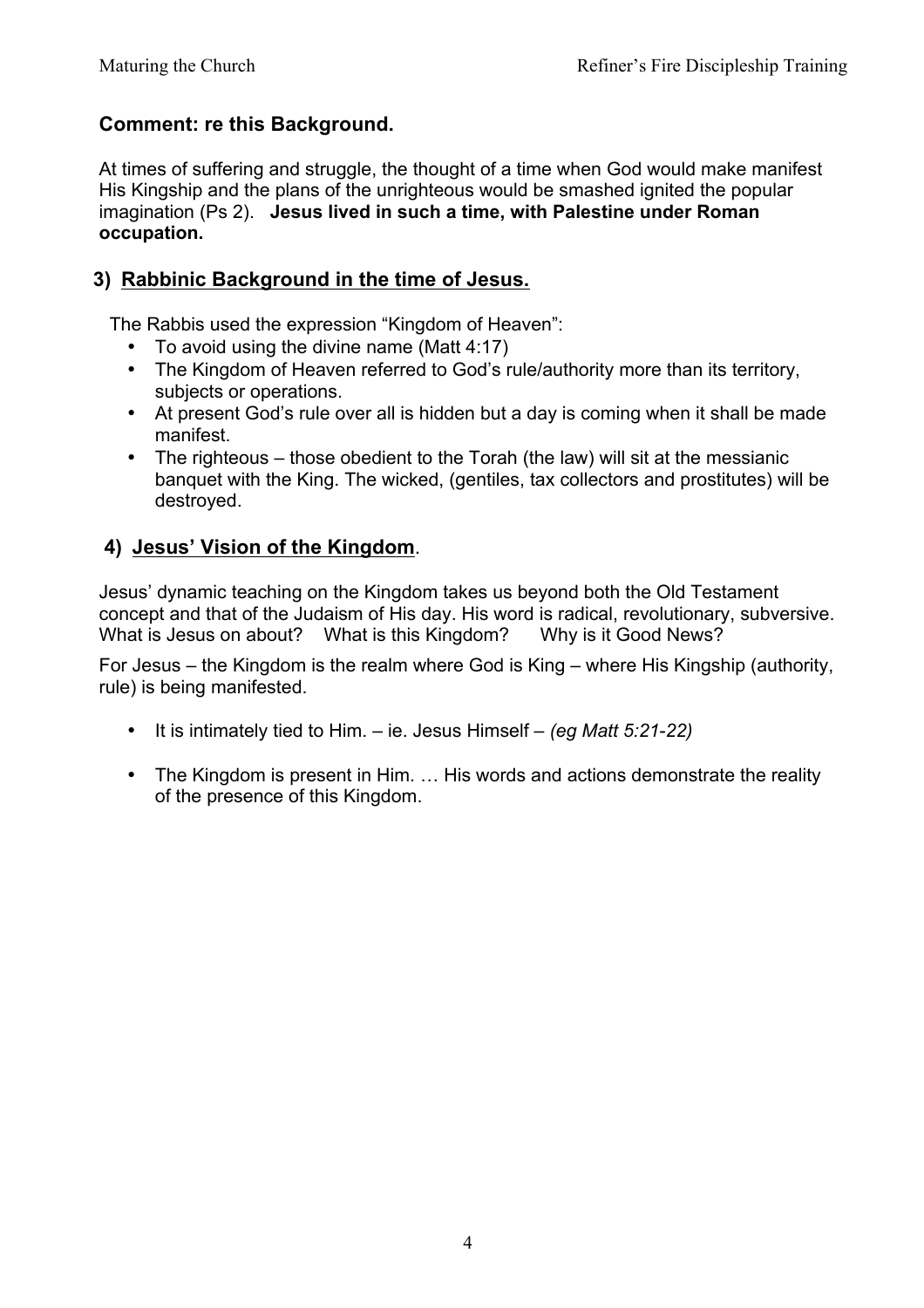# **Week 1: A New Vision: The Time Has Come Kingdom Advance Is Unstoppable!**

#### **MONDAY: THE TIME HAS COME!**

#### **Mark 1: 15** *The time has come, the Kingdom of God is near. Repent and believe the good news!*

This one liner is at the heart of Jesus' ministry …His parables, His teaching on discipleship and His healing ministry. It is as it were a summary statement of His life message.

So what exactly is this Kingdom? It is the realm where God's authority is made manifest and where His rule is set.

#### **God's rule established (Genesis 1:1-2)**

God's Kingdom rule is first seen in the Creation account in Genesis 1:1-3

*The earth was formless and empty. Darkness was over the surface of the deep and the Spirit of God was hovering over the waters.* No life …no structure (chaos) Darkness reigns! And then ….

# **Let there be Light!**

By divine command, light floods in, structure is established …darkness is limited …life comes forth. God imposes His order and brings life through His creative activity …setting His rule over the creation

Highlighting the way this kingdom is to be stewarded, the man and the woman made in His image are to represent Him and rule for Him over the earth. (Genesis 1:26-28) Through their sin …chaos & futility again rule.

Through the promise of a coming king, God makes known, through the Hebrew prophets, His plan to bring order and Life into the chaos.

## **Reflection:**

#### **Read Isaiah 9:6-7**

#### **What stands out for you as you read this passage today.**

Consider the last sentence here. What is this zeal of the Lord that will accomplish this?

Take time today to allow God to speak to you through these scriptures.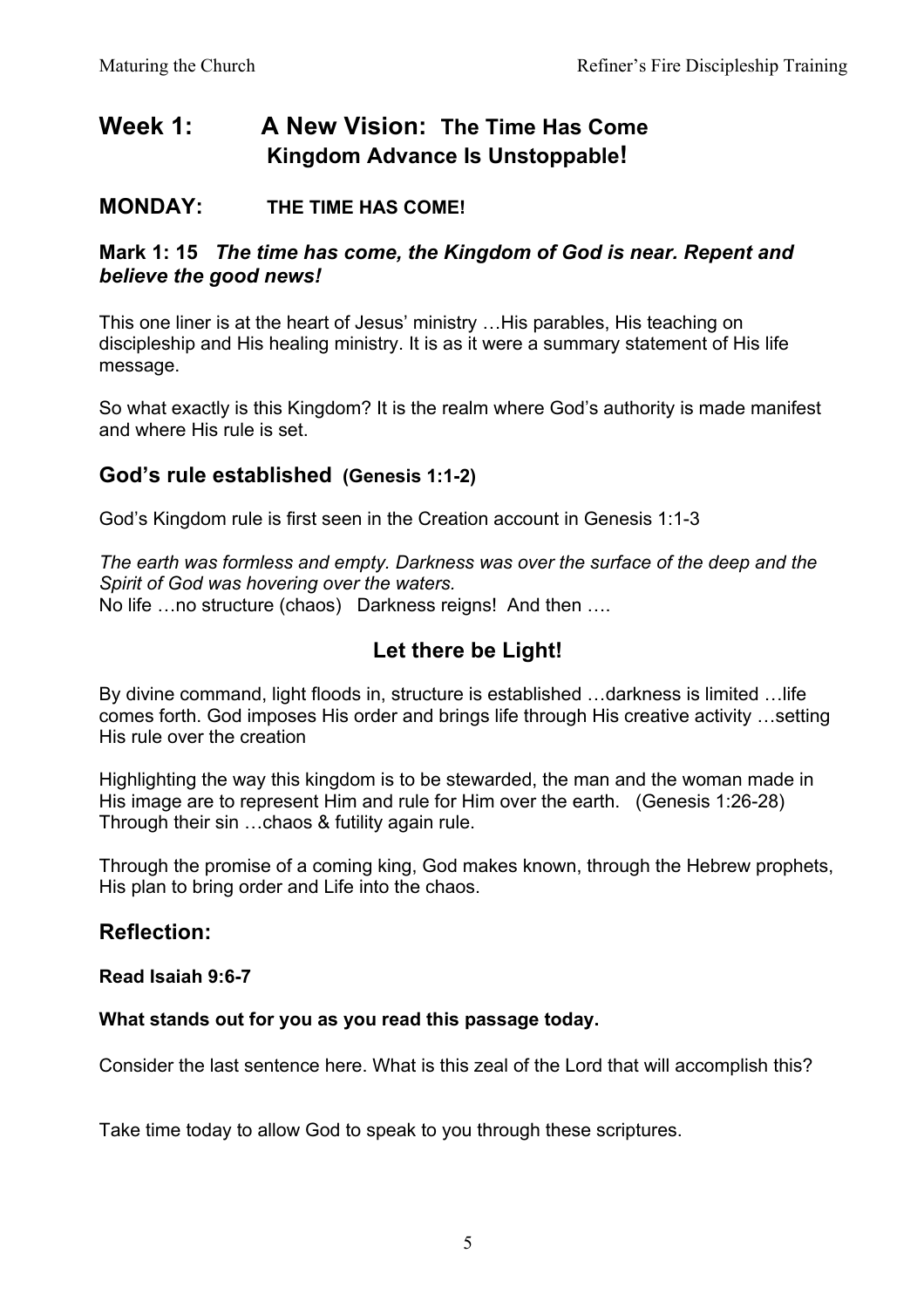# **TUESDAY: A VISION OF THE LAST DAYS**

#### **Read Isaiah 2: 1-5**

#### **Reflect on what the vision conveys**

- for the mountain of the Lord's temple to be chief among the mountains
- for it be raised above the hills
- for all the nations to stream to it.

#### **Can you see the peoples of the earth coming to learn of his ways.**

- Through Jesus the law has gone out from Zion
- What does the picture of beating swords into plowshares and spears into pruning hooks convey.

How could there be a day where nations will no longer train for war?

#### **This is a prophetic picture of the Kingdom. Can you see it in your spirit?!**

#### **Note Isaiah 11: 10 and also Habakkuk 2:14**

#### **Can you sense the excitement and the passions stirred when Jesus announces:**

#### **The Time has Come!**

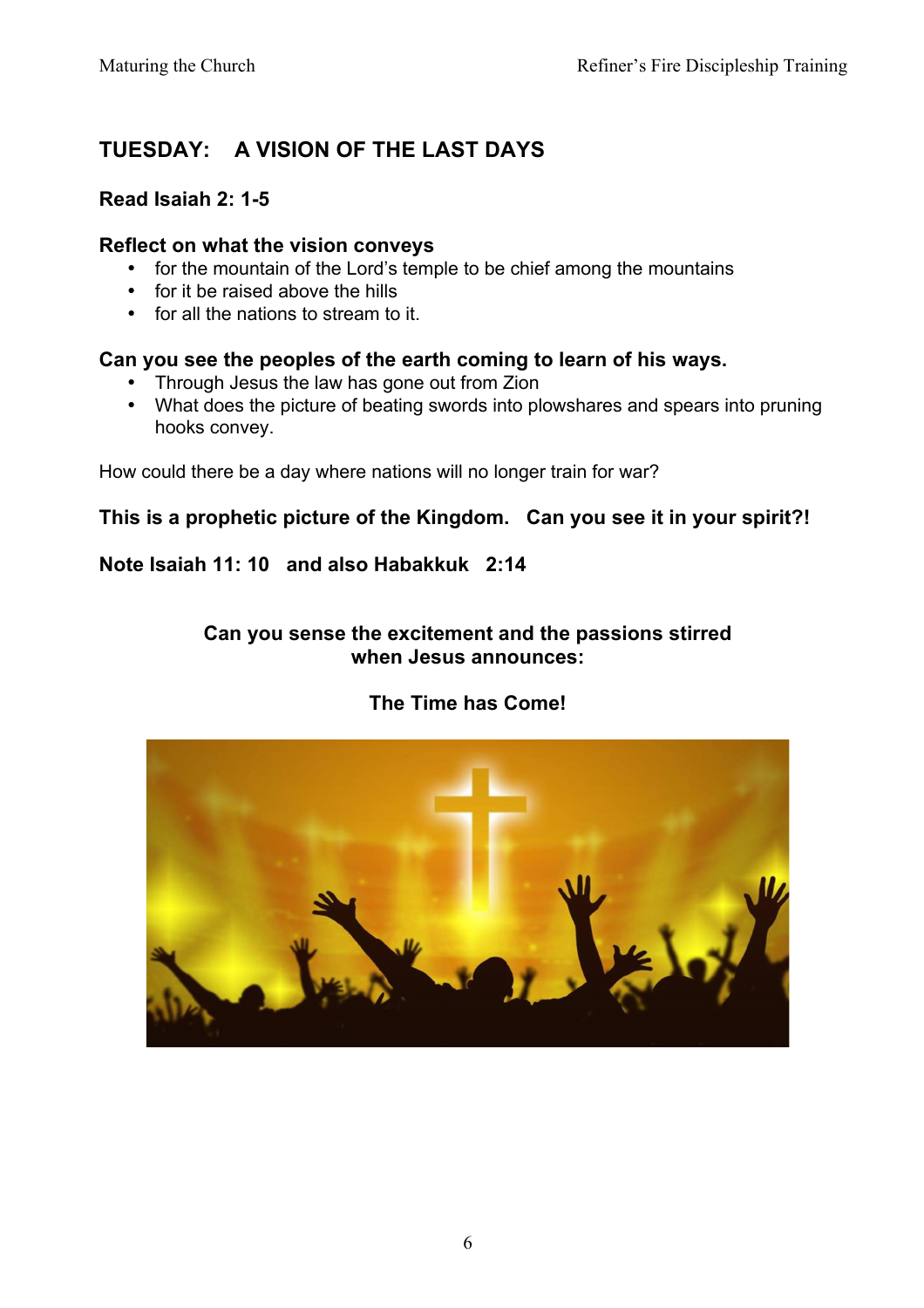# **WEDNESDAY: THE BAPTISM OF JESUS – Consider the Signs**

#### **Read Mark 1: 9-13 and consider**

What is described here is a profound personal experience of Jesus …undoubtedly shared with his closest disciples.

While the signs in this vision would have brought great reassurance to Jesus, as He stepped forward to commit himself to His ministry calling; they also point towards what God was initiating through Him.

#### **What 3 signs accompanied Jesus' Baptism?**

- 1.
- 2.
- 3.

**Now consider what these signs mean … to what do they point?**

- **Reflect on the significance of the heavens being torn open … Consider Isaiah 64: 1-4**
- **On the Holy Spirit descending as a dove … Consider too Genesis 1: 1-2**
- **On the voice from heaven that affirms Jesus as Beloved Son …**

These point to an ongoing commitment from the Father …

- o In intervening to establish His Kingdom
- $\circ$  It is the age of the Spirit promised in scriptures such as Ezekiel 36: 25-27 & Joel 2: 28-32
- o The Son has come to bring many into Son-ship Romans 8: 15-17; Galatians 4:4-7; Hebrews 2:10-11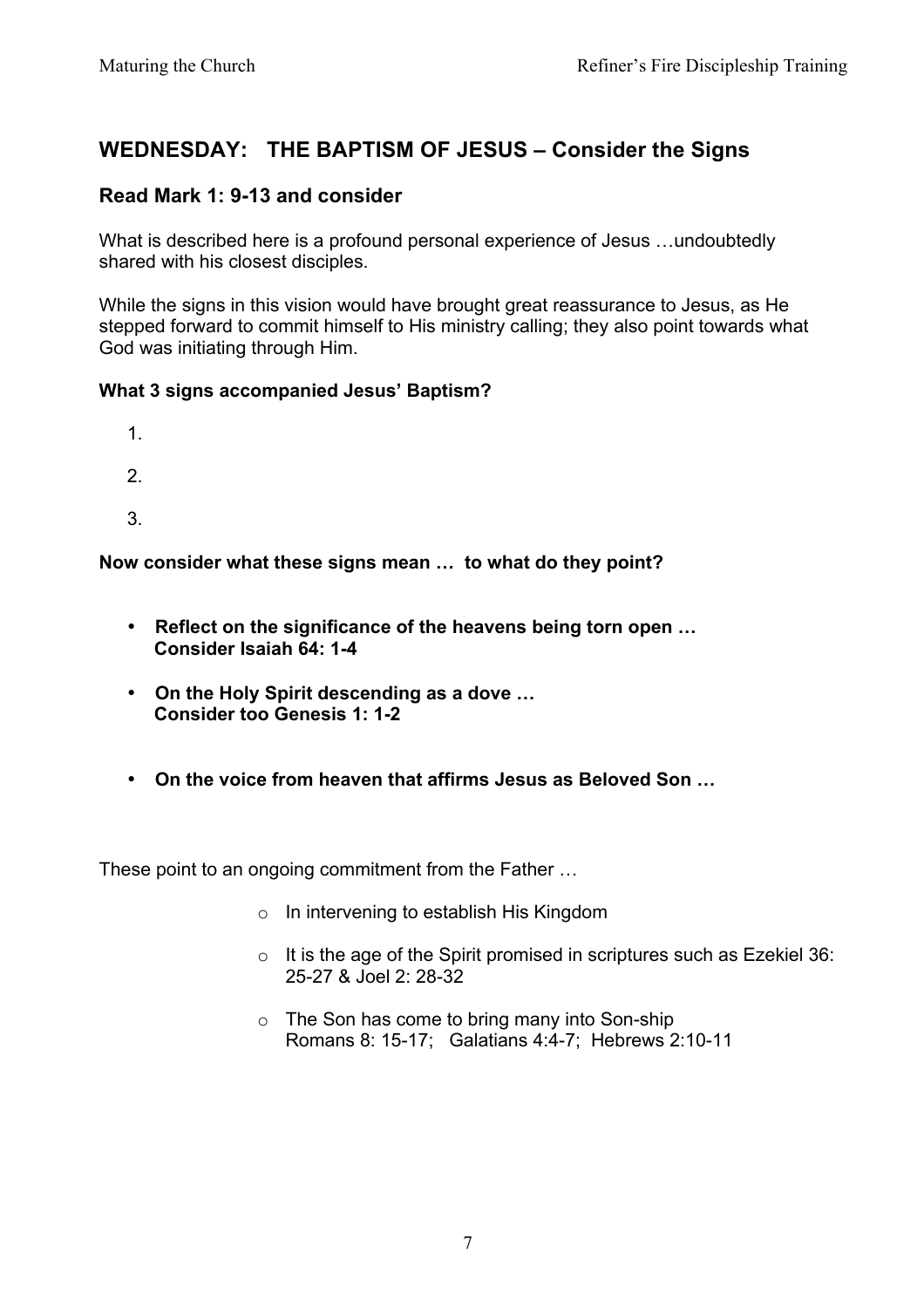# **THURSDAY: THE CALL TO FOLLOW – HOW WILL YOU RESPOND.**

#### **Read Mark 1:15-20 and then consider….**

When Jesus comes announcing the Kingdom … His proclamation taps into one of the deepest yearnings of His generation. … a yearning and praying for God's promised intervention into the chaos of human life.

This day foretold by the Hebrew prophets had at last come. This is God's special ordained time… a time when His authority will be demonstrated and His order established … Through Jesus, God is breaking into the present to establish His purposes and to set in place His promised Future.

The challenge comes as Jesus preaches … Will we recognize His authority …will we bow the knee? Will we allow Him to have priority?

The disciples having been confronted with this challenge in the person of Jesus…drop their nets and follow. He has first place from this point on wherever that may take them … whatever the cost!

Come Follow Me!

#### **Reflection:**

**Are there any nets that you are holding onto that hinder you from following Jesus fully? What are they?**

**How can they be dropped? What's needed to overcome the hindrances?**

**Dialogue this through with God.**

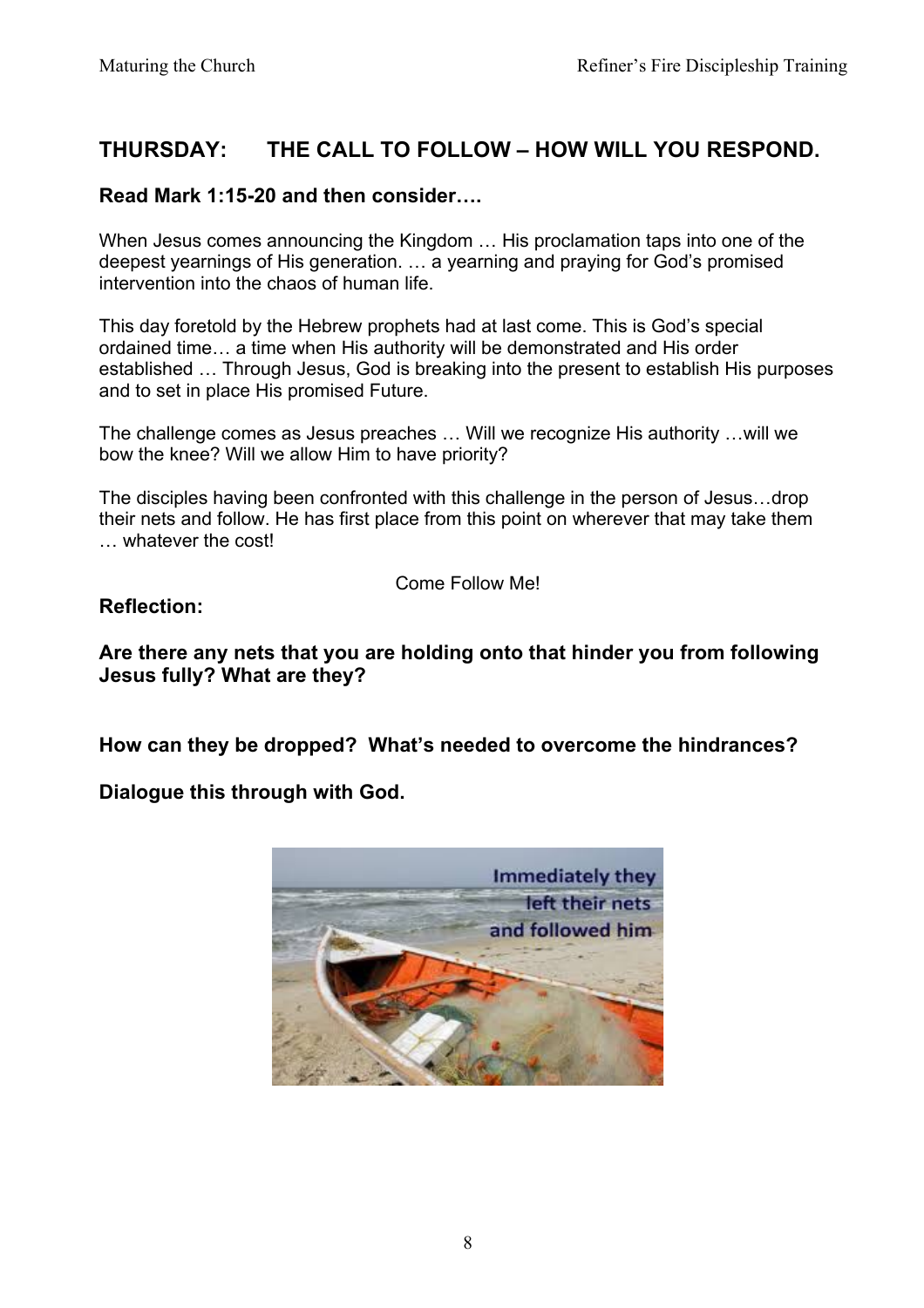# **FRIDAY: THE PARABLE OF THE SOWER**

When looking at Jesus' creative stories drawn from 1st century Jewish Life, we need to consider how we are to hear the parable. Jesus says over and over at the conclusion of his stories …*He who has ears to hear, let Him hear?* What do you think He might mean by that?

Like any Hebrew narrative material of the day the listener is meant to step inside the story and interact within the scenario. How we hear will depend on where we place ourselves in the story. These stories are brilliant at confronting the listener's values, worldview and attitudes.

**Read Matthew 13: 1- 9** …. The Parable of the Sower and the interpretation of the parable in **Matt 13:18-23**

The seed has incredible power to produce a crop within it …

#### **Consider the descriptions of the soils here. What kind of soil best fits describes what is happening for you right now?**

Parables can be read in many ways. They will speak into the one who has a searching heart. They are an invitation into relationship marked by listening.

#### *The one who has ears to hear let them hear!*

#### **Consider then yourself as the seed … where have you been sown?**

#### **What kind of soil have you been sown into?**

**Ask the Father if there is anything He would like you to do to increase the fruitfulness of the crop.**

- **With the seed in you?**
- **In terms of the soil in which you are planted?**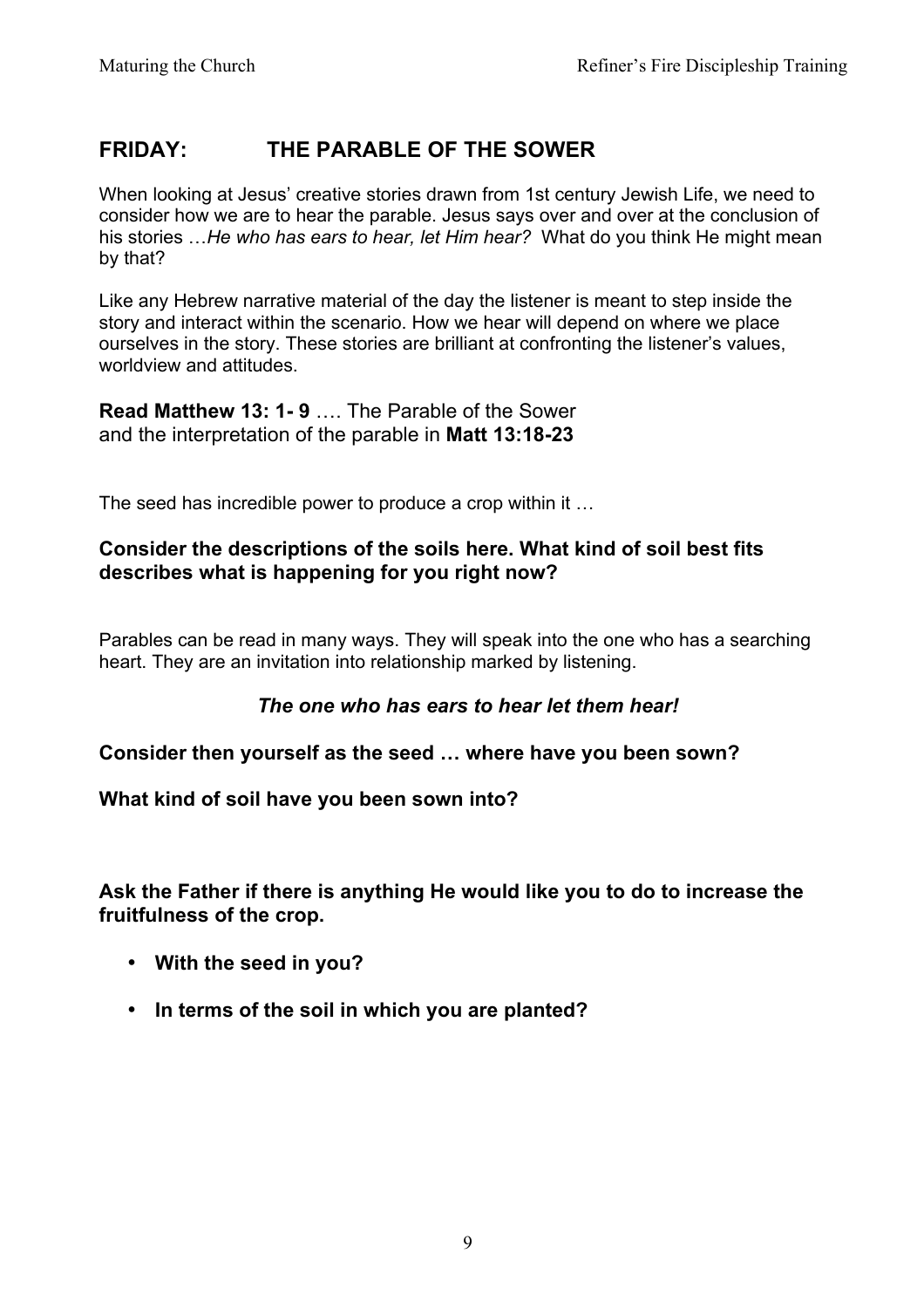## **SATURDAY: THE KINGDOM IS HERE – AND EXPANDING.**

#### **The Kingdom is seemingly insignificant/hidden but its influence will be extensive**

Note again the promise of Isaiah 9:6-7 … God is absolutely determined to bring in His Kingdom.

#### **Read the parables of the Mustard seed and the yeast and reflect on what they say about the Kingdom. Matthew 13: 31-33**

Take this further: How would these parables apply to your circumstances / family / workplace?

#### **Consider Matthew 5: 13-16**



**God is intervening ..His Kingdom is being established …the outcome is inevitable.** 

*Father strengthen this truth in us … increase our confidence in You.*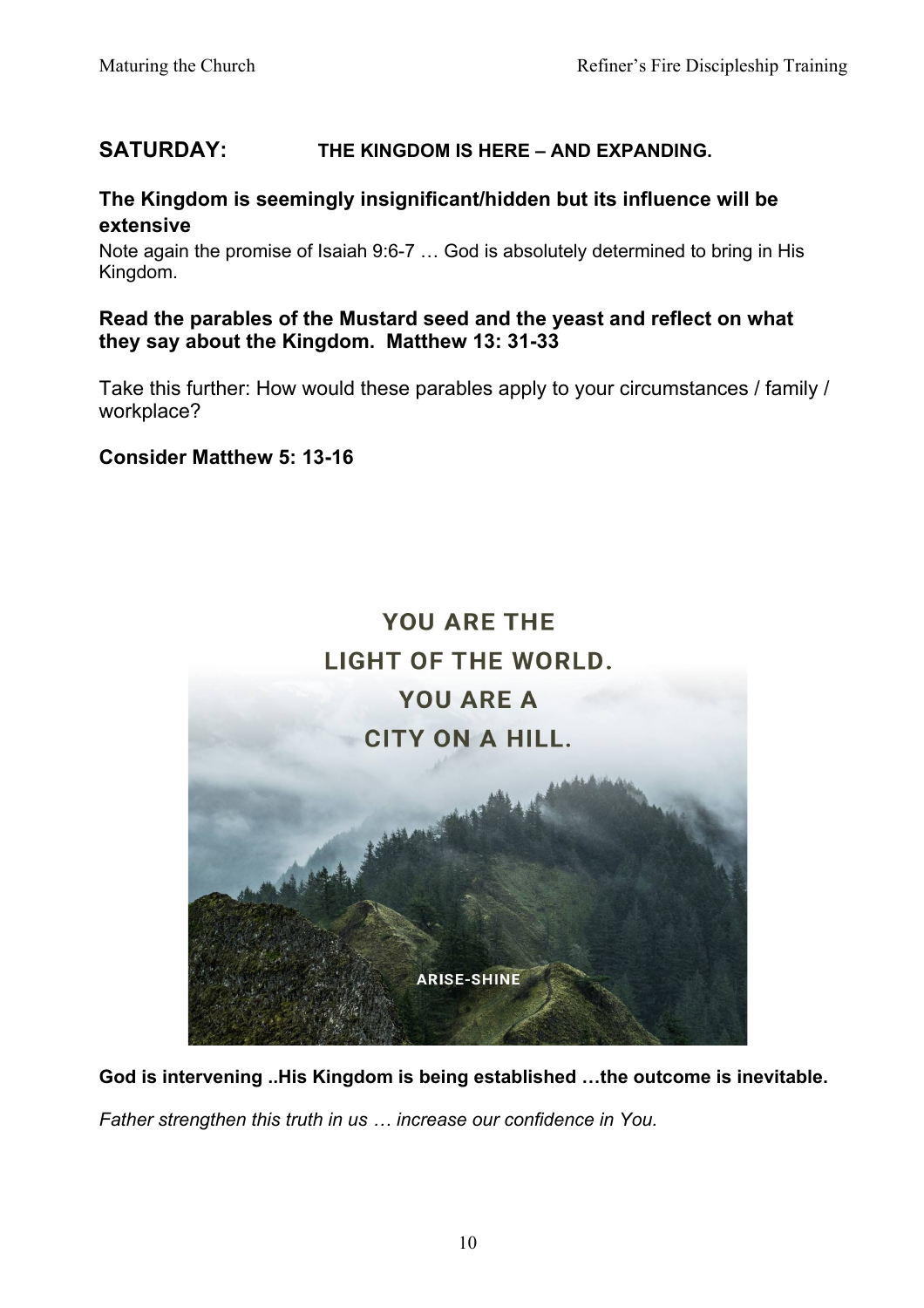# **SUNDAY: THE PRICELESS VALUE OF THE KINGDOM**

#### **Read Matthew 13: 44-45.**

**Reflect on the value of the Kingdom as illustrated in these parables.**

**Why would the man be willing to give up everything else for the treasure?**

**What is the attitude in His heart in doing this?**

#### **What are the things about the Kingdom that you value the most?**

#### **What are the things about the Kingdom that bring you most joy?**

Notice the response when the Kingdom is found…..the unprecedented and overwhelming joy of finding something so significant …so valuable ….that one would be willing to go and give up everything else to attain the prize.

The issue is not what has been given up but rather the reason for doing so – the overpowering joy and splendour of the Kingdom that now fills the heart.

We need to remember the Kingdom really has no reality to it without the King.

#### **What do you value most about God?**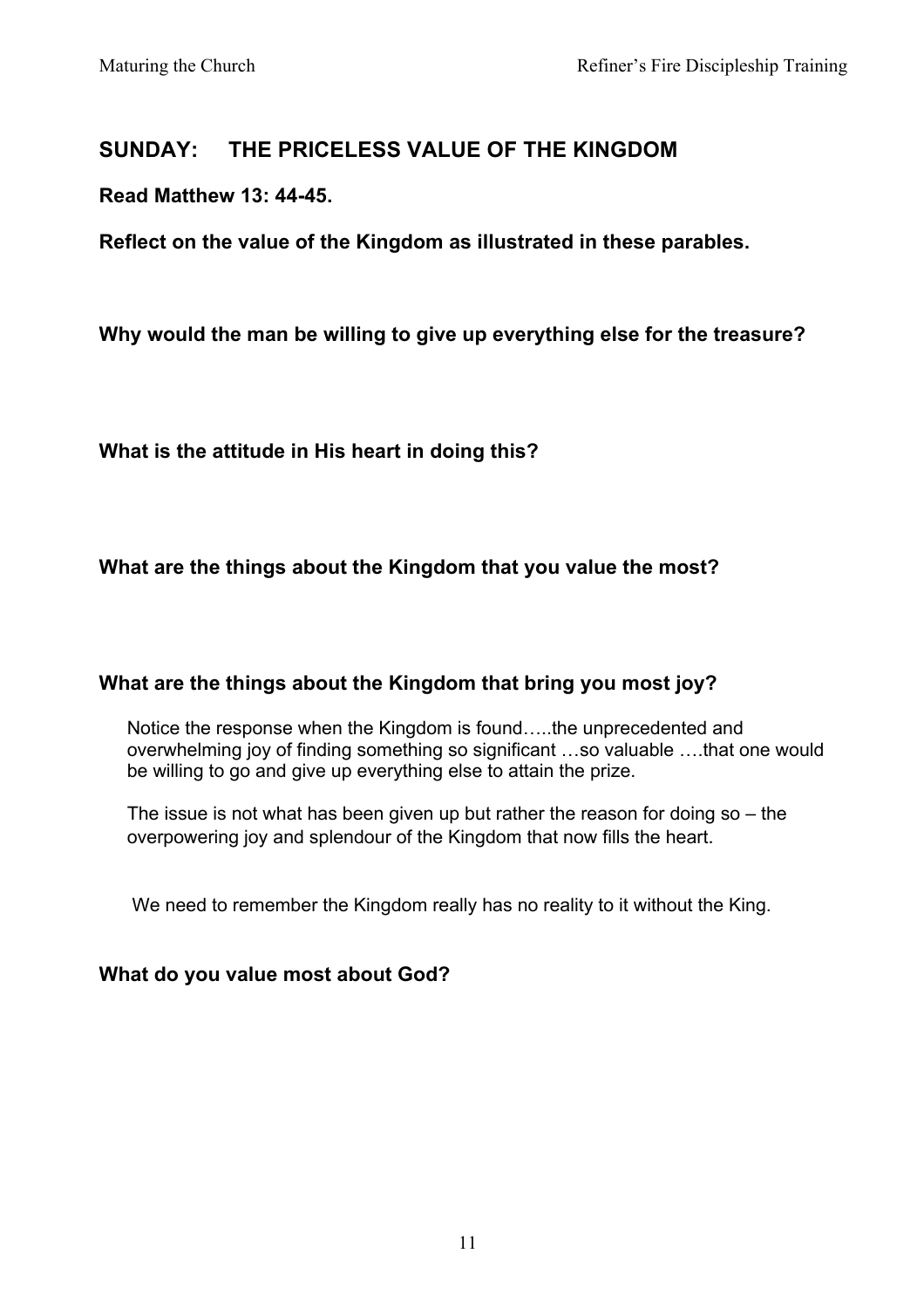# **Week 2: A New Way of Life - Living Kingdom.**

# **MONDAY: THE KINGDOM MANIFESTO**

**In His Teaching Jesus is pushing for a change of mindset / a change in the way of looking and thinking about life …. That is at the heart of Mark 1:15**

#### **Repent and Believe the Good News.**

Repentance is not just about past sins but a total change of perspective / of mindset. The Greek word used here means a change of mind. Romans 12:1 speaks of *renewing of our minds.*

Jesus is calling His hearers into a Way of Life, lived out under the rule of the King, our Heavenly Father. The King and His Kingdom are to be our primary reference point, - no longer ourselves, nor the contemporary culture in which we live.(Matthew 6:31-33)

#### **Jesus is a subversive – confronting the status quo - a change of mind (repentance)**

#### **This includes**

- **attitudes**
- **values**
- **worldview**

The teaching about the Kingdom in Jesus' ministry is not restricted to the parables – it is behind all He says and does. His life, His signs and healing ministry, His way of dealing with people, all, is an expression of that Kingdom. The vision and values of the Kingdom come through in the ethical teaching of Jesus, like the Sermon on the Mount. (Matthew Chapters 5-7)

#### **Reflect on the vision found in the Beatitudes Matthew 5:1-12**

- Comfort for those who are mourning
- The gentle and humble will inherit the earth.
- Those hungry and thirsty for righteousness will be filled.
- The merciful receive mercy
- The pure in heart will see God. **Consider how that might be expressed in daily life.**
- Peacemakers will be called the sons of God. **Why the peacemakers particularly?**
- Blessed are those who are persecuted for righteousness sake.
- **Who are the poor in Spirit?**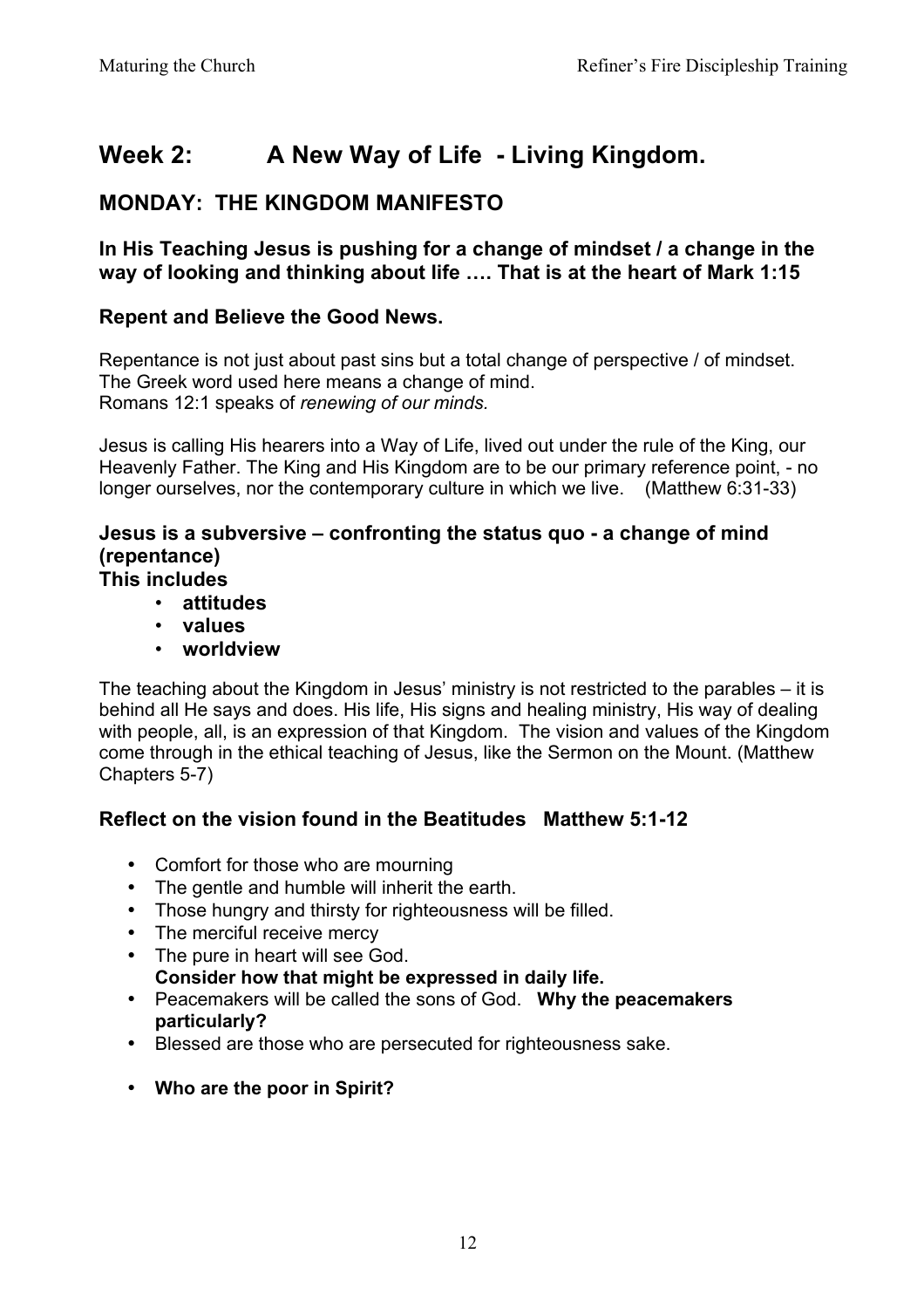# **TUESDAY: KINGDOM VALUES:**

#### **Consider the values outlined in the Sermon on the Mount**

| <b>Generosity</b>                                             |  |                               |                    | <b>Trust</b> |
|---------------------------------------------------------------|--|-------------------------------|--------------------|--------------|
| Judging others and being filled with resentment<br>Matt 7:1-5 |  |                               |                    |              |
| Vengeance                                                     |  | Matt 5:38-42                  |                    |              |
| <b>Dishonesty</b>                                             |  | Matt 5:33-37                  |                    |              |
|                                                               |  | Matt 5:31-32                  |                    |              |
| Lust                                                          |  | Matt 5:27-30                  |                    |              |
| Hatred                                                        |  | Matt 5:21-25                  |                    |              |
|                                                               |  |                               |                    |              |
|                                                               |  | Divorce / disregard of rights | <b>Forgiveness</b> | Love         |

#### **Note Matthew 5: 43-48**

Our call is love our enemies and to pray for those who persecute us thus demonstrating we are sons of the Father.

Jesus is ushering in the age of the Holy Spirit. He means for us to live out of our new nature birthed by the Holy Spirit. These values are to be written into our hearts through the renewing of our minds. This is a work brought about through His loving grace built in relationship with Him.

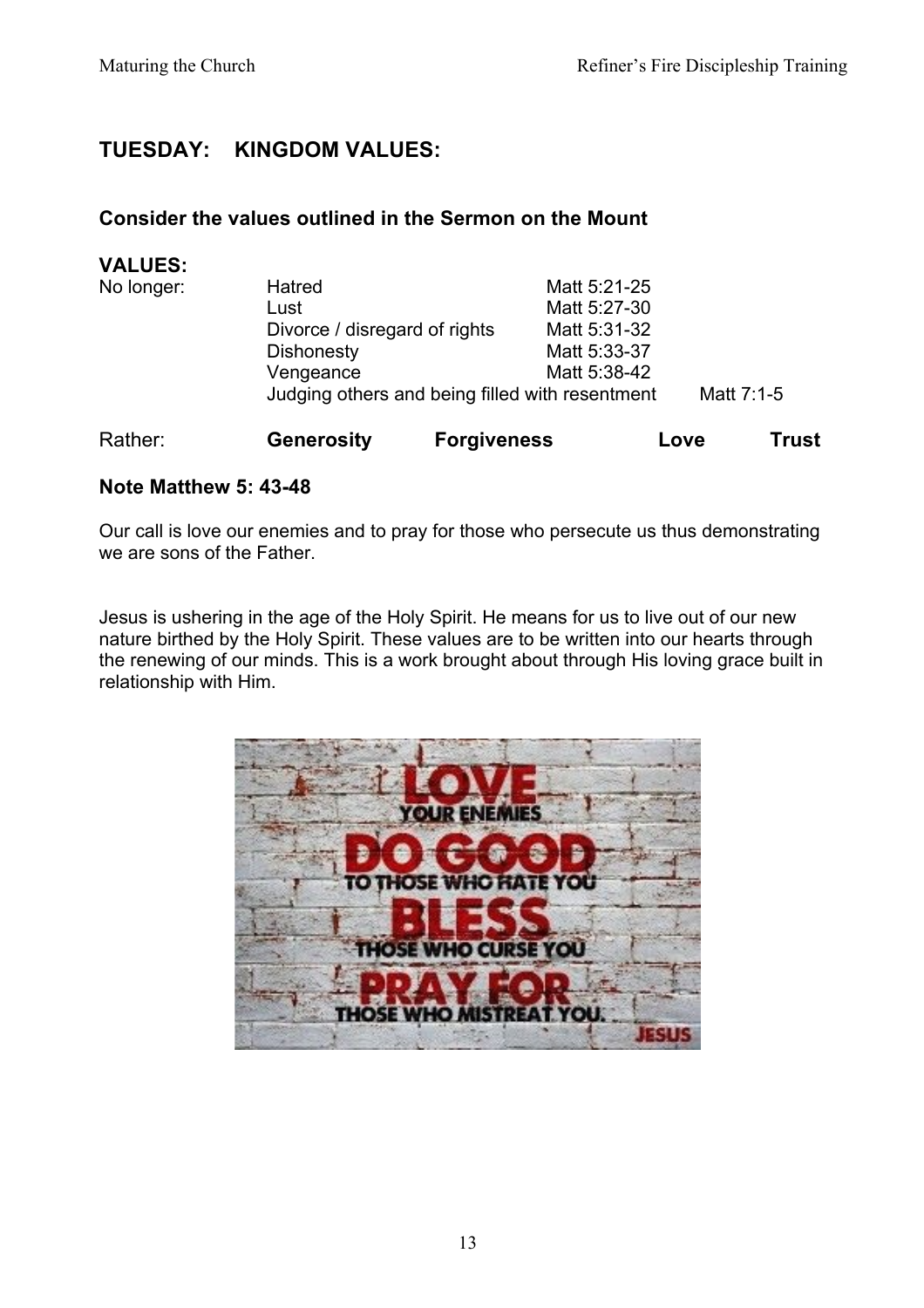# **WEDNESDAY: KINGDOM VALUES: FORGIVENESS**

#### **Read through Matthew 18:23-34.**

What strikes you about the story?

- •
- 
- •
- •

This is what forgiveness is like in the Kingdom. "Mercy is *not giving* to a person what he deserves , while grace is *giving* to a person what he does not deserve."

Through God's mercy and forgiveness our heart is transformed, so that we too offer that same mercy and grace. If we do not, our acceptance & experience of God's mercy is still only superficial and we will not really experience or live in His forgiveness. Guilt and condemnation will still plague us and we run the risk of being shut out from that mercy.

We should go on forgiving because the reality of our forgiveness from God is demonstrated by our giving forgiveness to others.

#### **Is there anyone you need to forgive today?**

Sometimes there are longstanding resentments and issues that remain unresolved. Give space for the Holy Spirit to reveal anyone that you have something against.

Often the wounds from words or actions are quite deep. It may be that before forgiveness can be real the wound needs the healing touch of Jesus. Ask for that now.

Possibly this may be something to talk and pray through with a trusted leader.

At times we can be disappointed that God has not come through for us in the way we would have hoped. We can build resentment against God as we rehearse our disappointments. We can reach the false conclusion that God doesn't care for us … a determination that in itself cuts us off from receiving His mercy which is flowing toward us. There is a place to forgo our case against God and to renounce the lie that He does not care.

*The Lord is good and His love endures forever.* Psalm 100: 5

*His mercies are new every morning.* Lamentations 3:22-23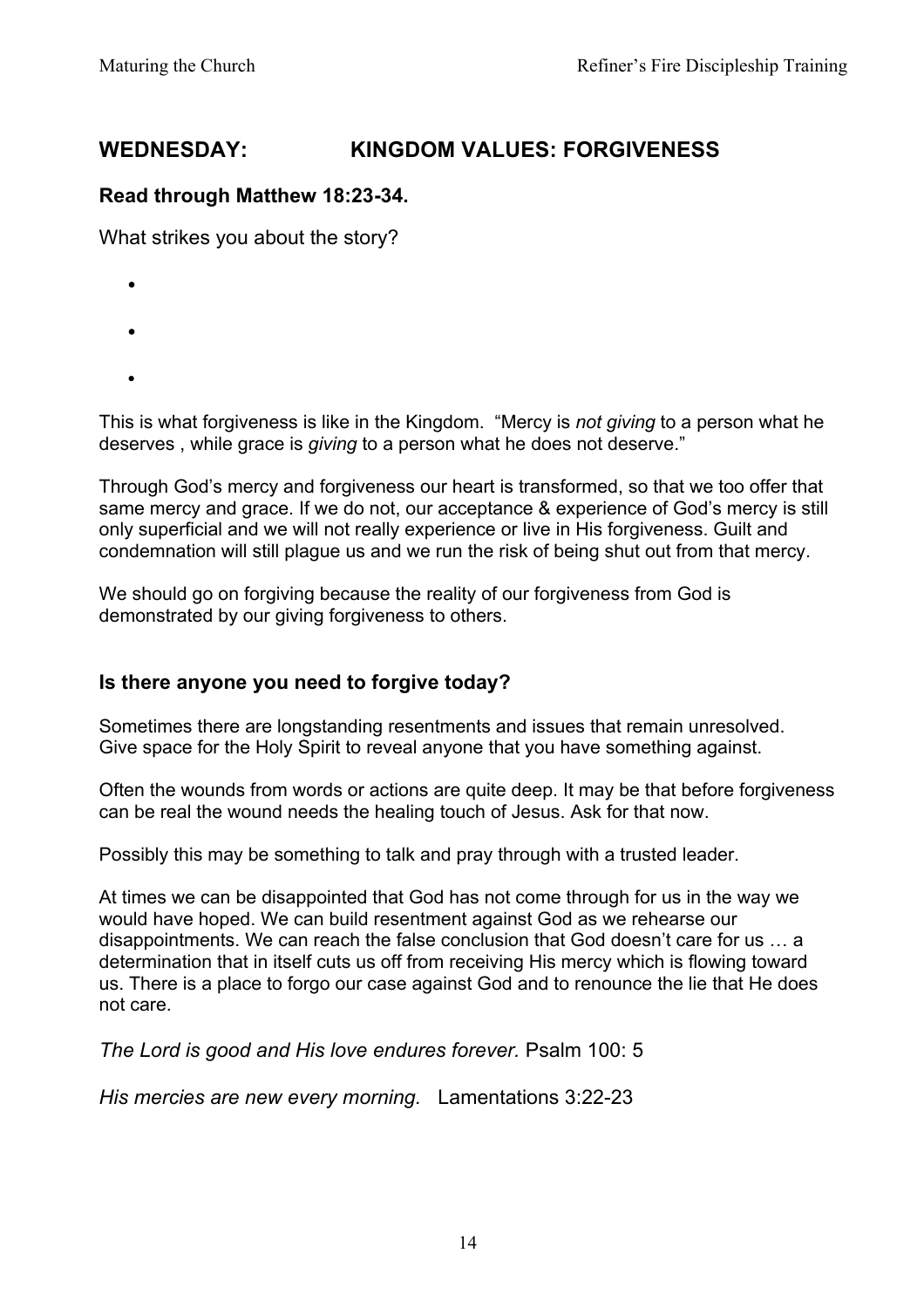# **THURSDAY: KINGDOM THINKING – ATTITUDES AND MINDSETS**

Read through **Matt 20:1-16 -** The workers in the vineyard

- **-** What is the context?… Matt 19:27
- **-** What strikes you as you read this parable today?
- **-** Anything interesting In the wording?… Eg *Friend* (vs 13)

#### **Consider:**

How often do we say or at least feel ..*It's not fair!*

What does this parable teach?

- Gratitude & the Motivation for service .... Where is our eve looking?
- Where is our focus …on what we receive compared to others? We must be careful not to measure our worth by what we have done or what we have sacrificed.

*A grateful heart will serve without thought of reward or without comparison to others. As the landowner points out, to think of rewards and to compare with others will cause us to question the wisdom and the fairness of God and to become envious of other disciples.* 

(p 666 Wilkins, Michael J Matthew NIV Application Commentary)

#### *Many who are first will be last and many who are last will be first.*

Those that serve with the primary motivation of gaining rewards or personal prominence will be last, while those who respond in gratitude as a matter of obedience will be first.

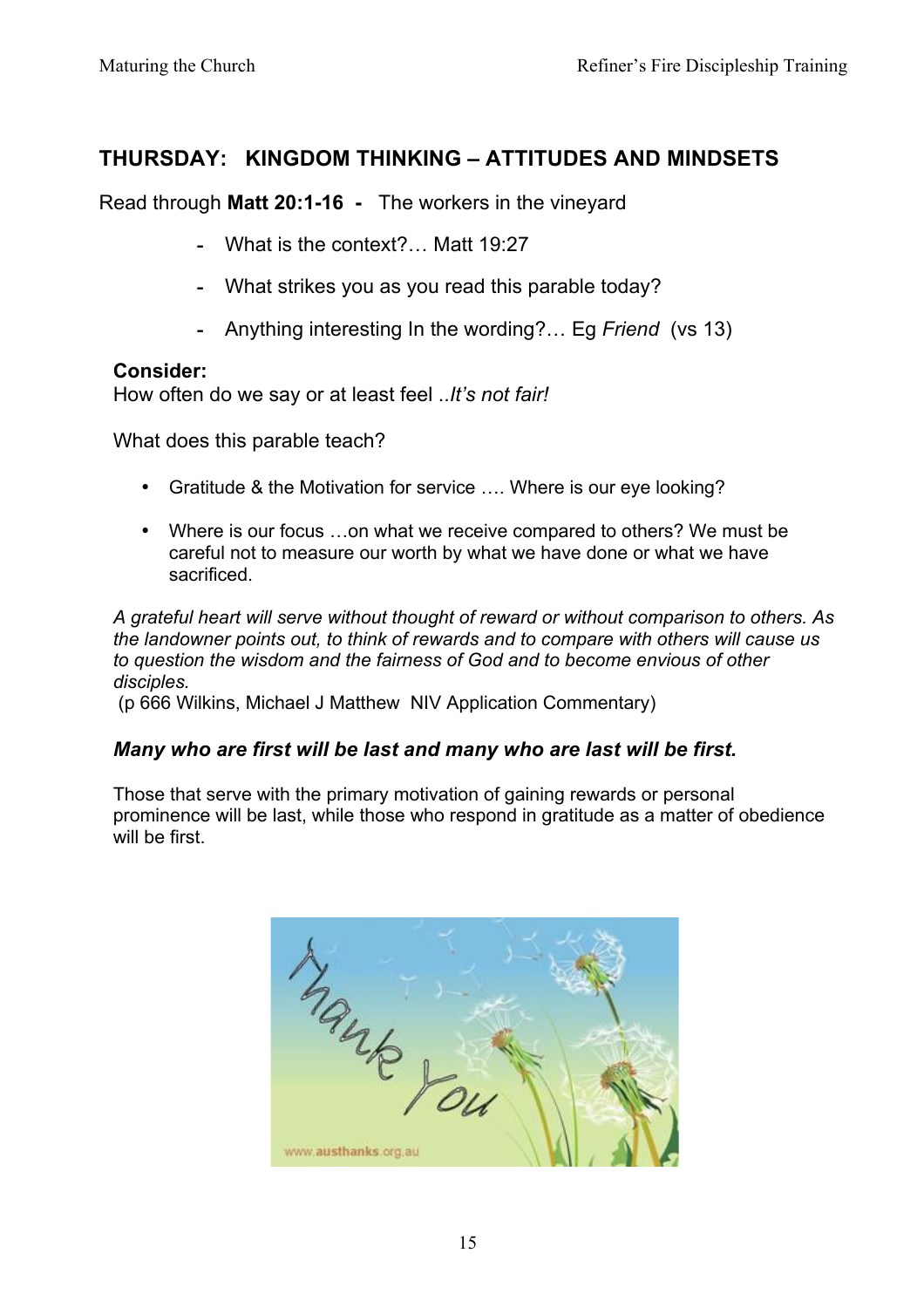# **FRIDAY: KINGDOM THINKING – ATTITUDES TO WEALTH**

#### **Read through the parable of the rich fool - Luke 12:16-21**

Put into your own words the point of the story.

Now consider how could you be rich towards God?

#### **Read through the parable of the shrewd manager Luke 16:1-15**

Jesus uses illustrations / characters in His parables deliberately aimed at disrupting our tendency to judge and thereby retain the status quo.

This parable is a great example,

#### **Read again carefully. What would you see as the key verse here?**

On different days you might identify different verses.

**How are you handling your worldly wealth?**

**Are you the owner or a steward?**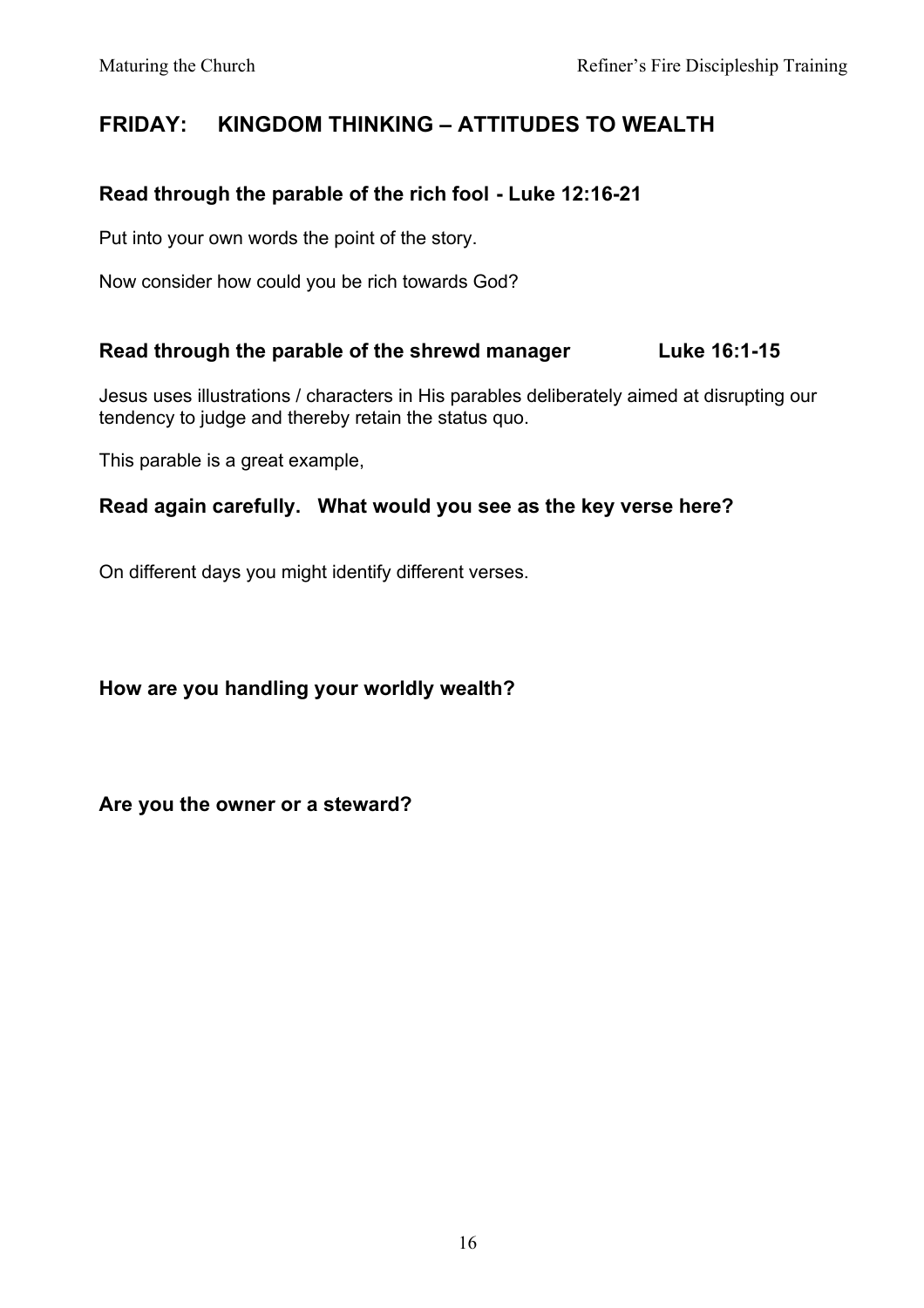# **SATURDAY: KINGDOM LIVING - DON'T BE HEARERS ONLY!**

#### **Read through Matthew 7:24-27**

#### **What is the rock on which the foundation is built?**

#### **How can we live it out:**

- **1) Pursue**: Matthew 7: 7-11
- **2) Live on the front foot** …. The Golden rule … Matthew 7:12 *In everything, do to others what you would have them do to you….*
- 3) **Repent and trust yourself to the Good News …** The King has come, the Holy Spirit has been poured out … New Life / New attitudes / new values are possible … Ask and it will be given.

#### **Read John 3: 3 -8**

The Greek behind this concept of a new birth carries the concept of being born from above. It is the work of the Holy Spirit. We receive by asking and then trusting that what we ask for God will pour out upon us.

Take time to ask for God to fill you with His Spirit afresh today.



# **BUILD YOUR LIFE ON THE ROCK**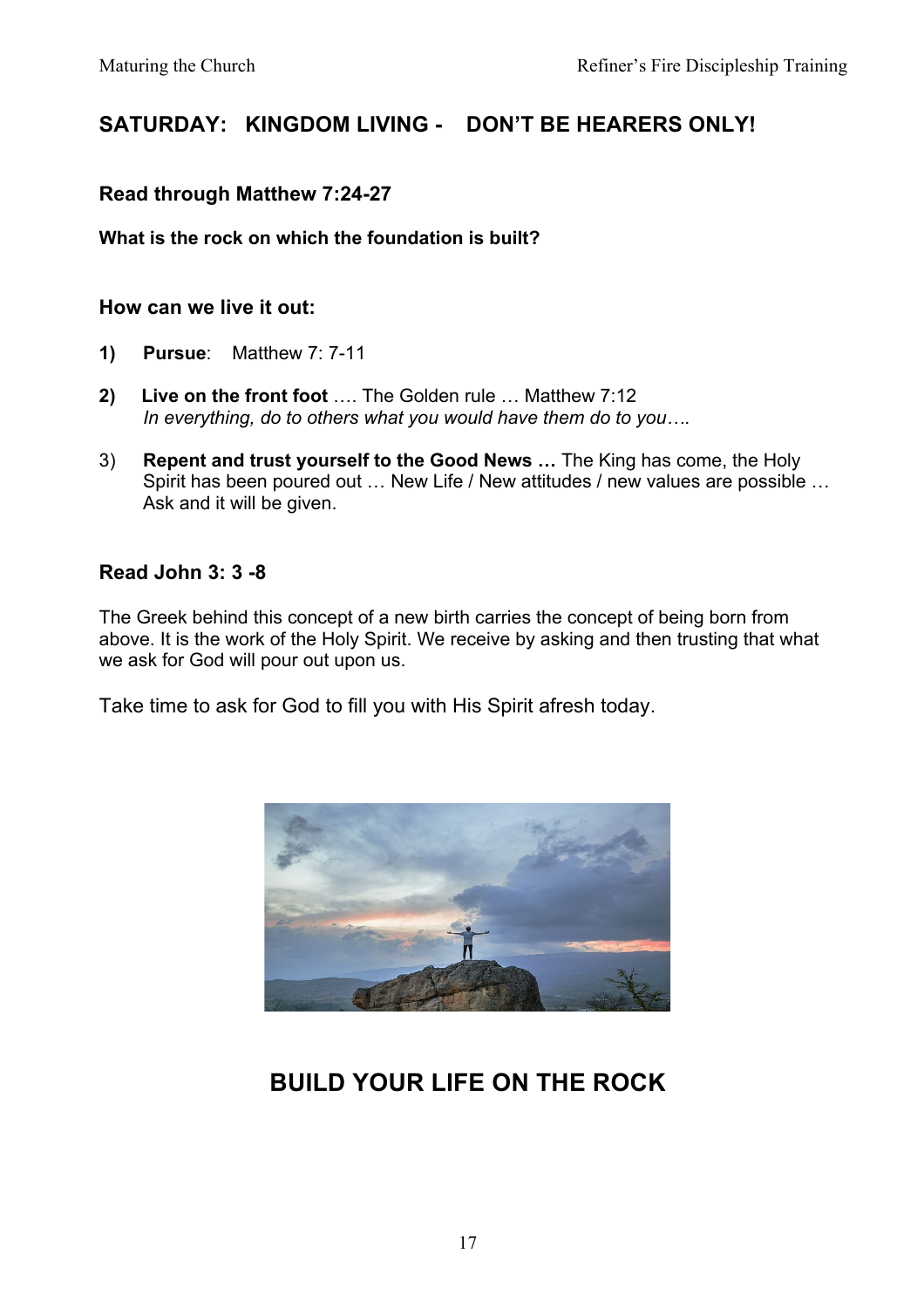# **Week 3: A New Identity – the Family of God**

# **MONDAY: THE LOVE OF THE FATHER**

Jesus addresses the issue of identity as Sons / Daughters of the Father in a couple of ways.

### **1) Read the parable of the Prodigal Son (Luke 15: 11-31)**

Both sons had distorted views of the Father. In your own words identify the mindsets of the sons in the story.

- The Prodigal
- The older Son

How in Jesus' story does the Father deal with their distorted thinking to initiate a different relationship?

Jesus here is telling us what God, the Father, is like.

Locate yourself in the story … Who do you identify with in the story?

Where are you? Dialogue this through with the Father.

#### **Consider the son coming back to the Father.**

- His Shame is covered by the Cloak given to him
- His status is not a hired servant but a son (Sandals on His feet)
- He is trusted again to exercise authority on behalf of the Father (Signet ring)

Take time to allow God the Father to cover you, to place sandals on your feet and the signet ring on your finger.

#### **2) Read again Matthew 5:43-48 and Matthew 5: 9**

**Sons exhibit the family DNA … love for our enemies / peacemakers who are committed to reconciliation.**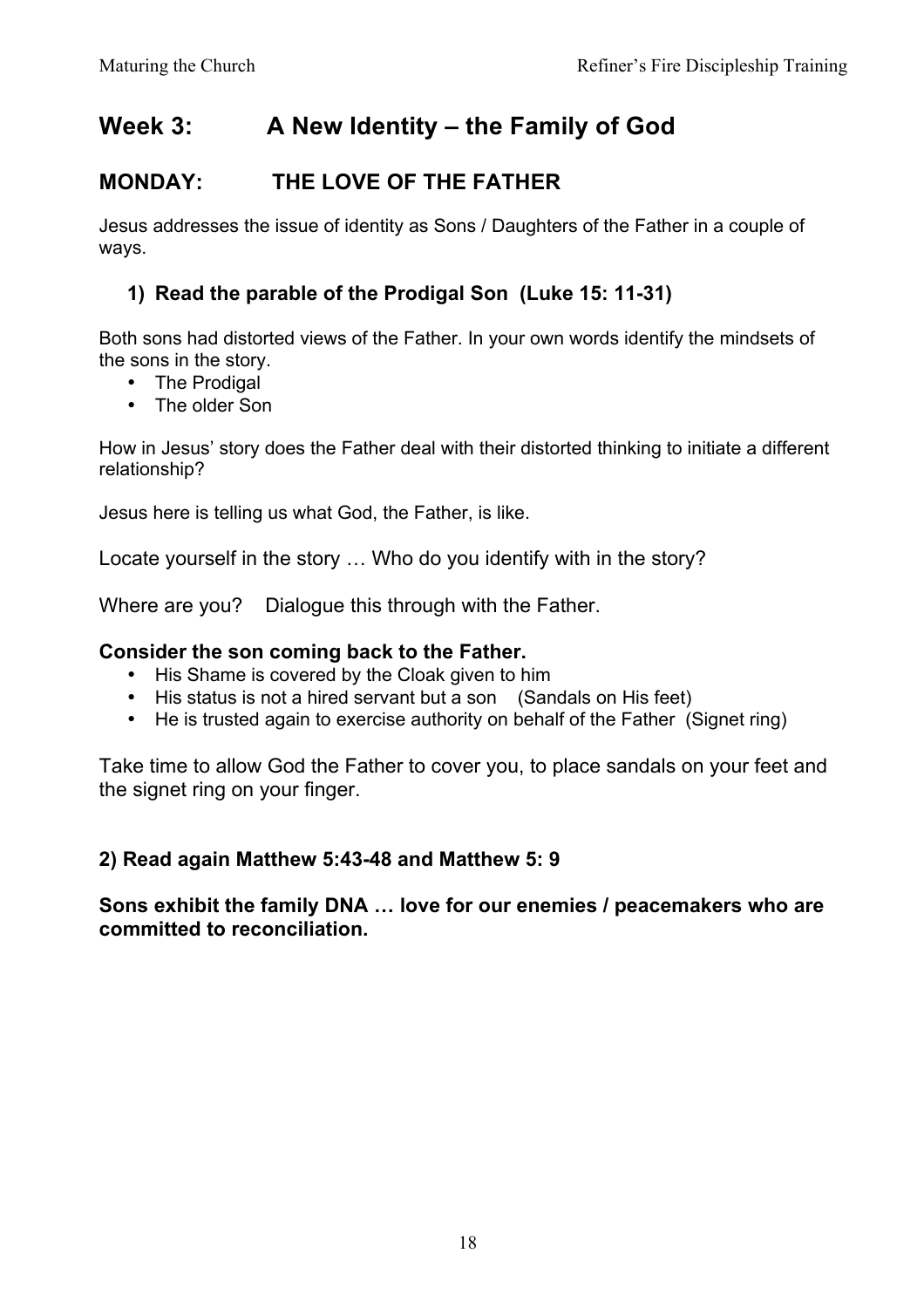## **TUESDAY: IDENTITY IN CHRIST – THE WONDER OF SONSHIP**

#### **Read Galatians 4: 4-7**

**Paul says we are no longer slaves but sons and also heirs.** Words such as *adoption, son-ship, inheritance, joint heirs with Christ* are scattered through his letters. **Consider here Ephesians1: 5 -6** and **Romans 8: 13-17**

**This is an identity issue: This is about who we are in Christ.**

*God has predestined us to be sons …joint heirs with Christ.* **This is a place of enormous privilege … this is our inheritance … to reign with Him.**

**Ponder this … Giving thanks to God and** 

**THEN give God space to speak to you about it's application to yourself, using the material below:**

**Paul uses the concept of Roman adoption to illustrate our new relationship to God.** These are key points and in some it differs from the practice of adoption in Australia.

- 1. All rights and debts associated with the old life and family were ended and cancelled.
- 2. the father in a family legally owned the son and this applied for life, thus the adopted son came under a new master … the new father was responsible for the welfare of the freshly adopted son.
- 3. The son became an heir to all the wealth of this new father with immediate privilege and security.

#### **Thus for the Christian:**

- 1. Our old debts are cancelled (vs.10)
- 2. We became a son (vs. 14) and heir (vs.17)
- 3. We entered a relationship of intimate friendship & love with our new Father (vs.15)
- 4. We have confidence of this because He has given us His Spirit (vs.16)

NOTE: This is not earned or deserved, but is an expression of the great love and mercy of the Father.

#### **Take time now to praise God for your new status with Him and talk through with him how the four points above specifically apply to you.**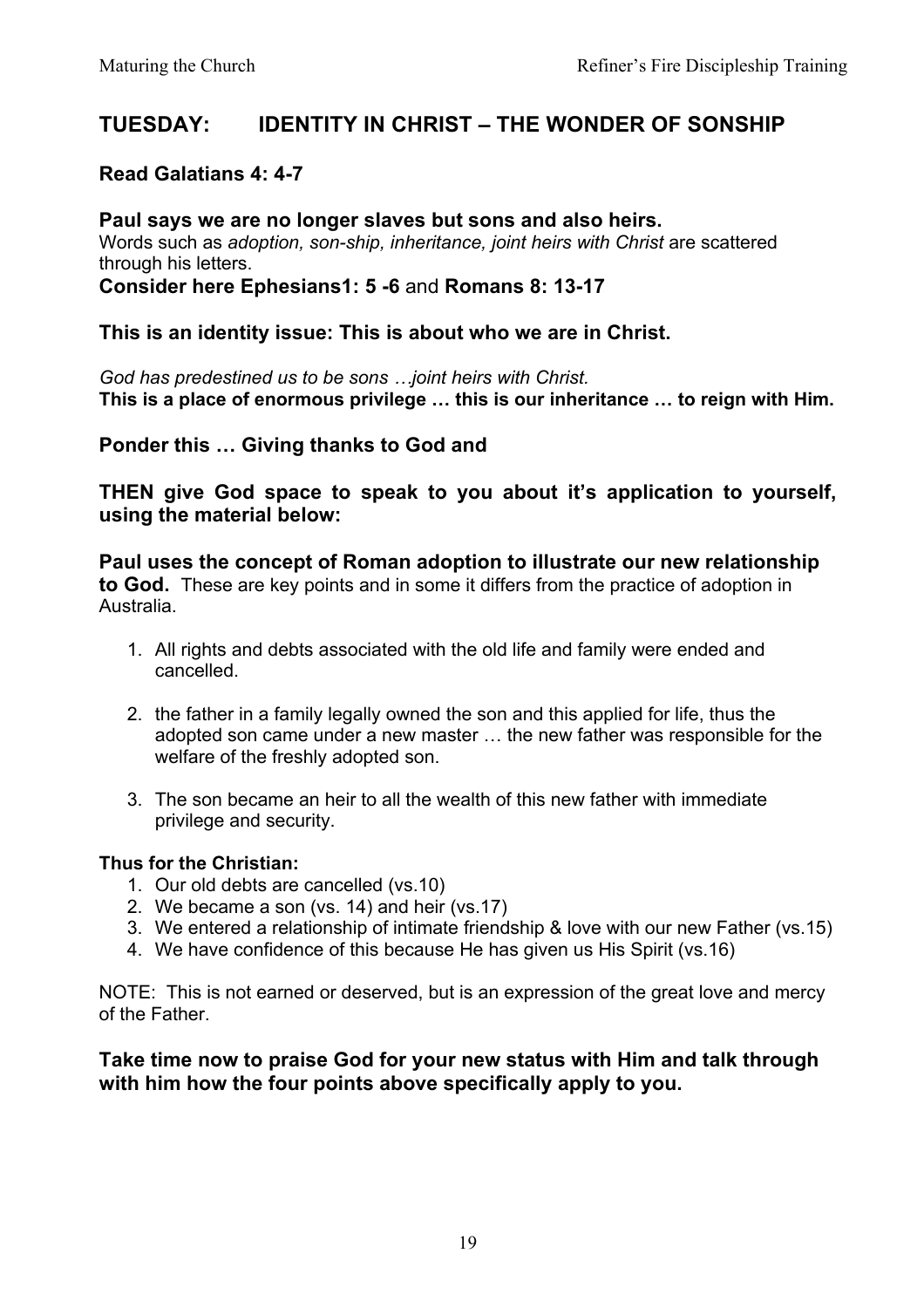# **WEDNESDAY: THE HEART & MINDSET OF A CHILD OF GOD**

**(**In the culture of the time, a son received greater inheritance and honour, but In Christ there is neither male nor female; both men and women are co heirs and inherit equally. Our identity is not based in our gender, but in our relationship with the Father. We are sons and daughters of the King. - **Galatians 3:26-29**)

**Consider Luke 15: 25-32:** The older son is living like a slave… He has not grasped the truth of inheritance …" my son, you are always with me and everything I have is yours "

#### **He hopes for inheritance but he does not live in it.**

This raises a key issue for followers of Jesus today:

**How deeply has our identity as son or daughter shaped our mindsets, attitudes and thus our approach to life and behavior? Are we living in the fullness of what the Father has for us or are we still caught up under the cultural discipleship of the world.**

**Romans 12:1-2** challenges us to *no longer conform to the pattern of the world but to be transformed by the renewing of our mind.* This involves a deliberate choice to address areas in our hearts and in our mindsets and attitudes that over time have been established within us. These are built and re-enforced over time from our interactions in our upbringing, experiences of joy and of loss and physical, mental and perhaps spiritual traumas. In the West, all of us to some extent have allowed or absorbed the secular humanism in our media, economics, education and politics that now shape our belief systems.

The transformation process can be painful but remember we have a Redeemer! He has come to set us free. In Him we are a new Creation. (2 Corinthians 5:17)

Paul encourages us to set our hearts and minds on the things above (Colossians 3:1-3) He calls on us to make some choices: *Put to death, therefore whatever belongs to your earthly nature and to deliberately choose to clothe yourselves with compassion, kindness, humility etc*

**Carefully read through and meditate through Colossians 3:5-17 ….** 

**Give Him space to pour out His love on you! And to convict where He wants to.**

*We have been sealed with the promised Holy Spirit* **(Ephesians 1:14)** He is utterly committed to bring us into the fullness of our inheritance

#### **Seek out a trusted Christian friend or leader to partner with you in prayer, until the ungodly structures are broken.**

We are dealing here with sets of ungodly beliefs and/or attitudes of our flesh that have developed over a lifetime. We believe lies about ourselves that have the appearance and so it seems the backing evidence to be truth. Eg *I'm useless, I'm a failure, No one*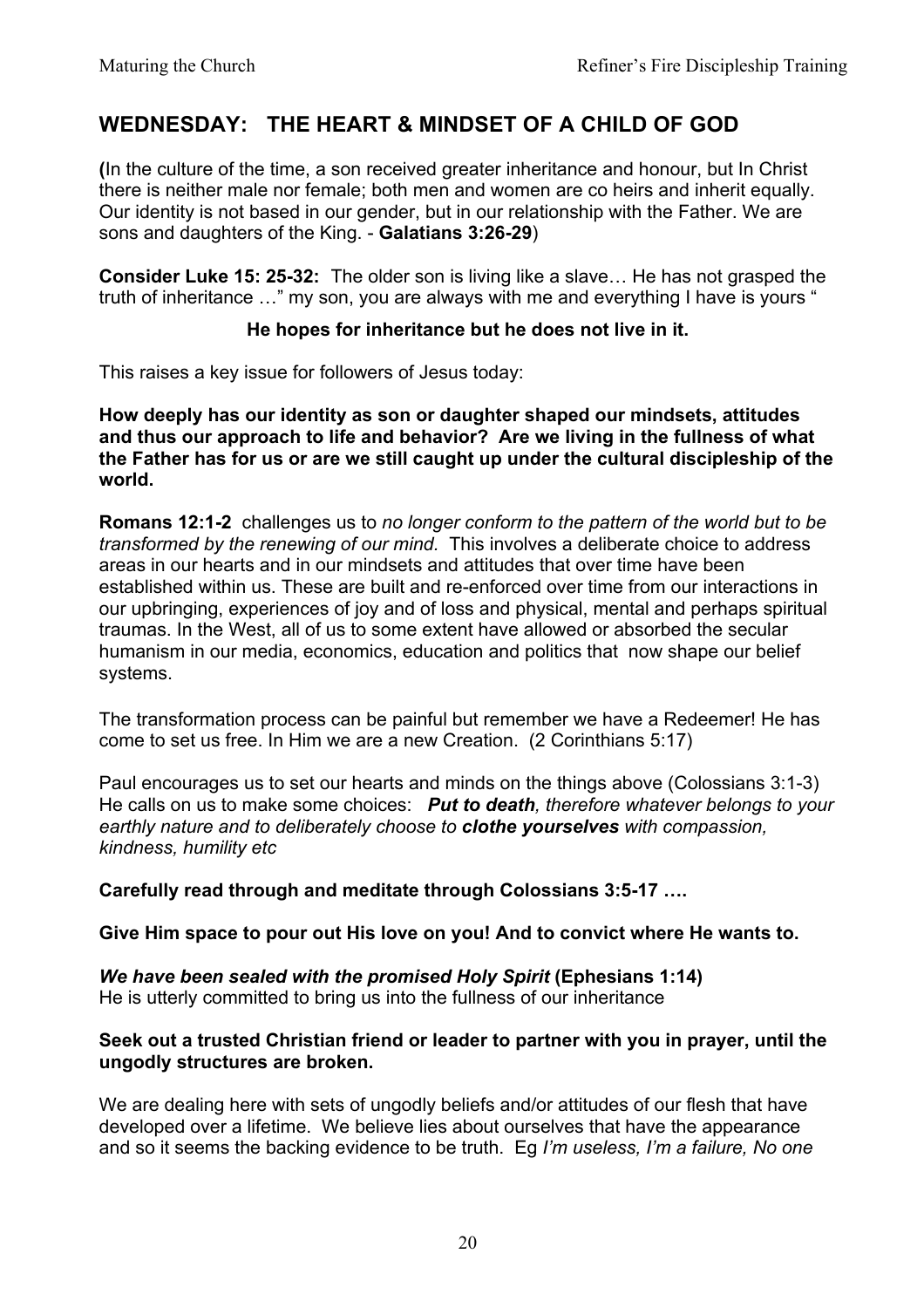*really cares for me* …the list is almost endless. We make inner vows: *I'll show them, I'll never trust again, I'll make them recognize how gifted I am.*

**They have become something of a defense mechanism to shield us from pain and to enable us to operate in the world.** They have become part of our personality and character. They must be displaced (put to death)

First, by making a choice to put to death our ungodly attitudes etc

And then, by drawing on the grace of God to renew the mind This requires a seeking after the Father and choosing deliberately to agree with Him regarding our sinful heart and His gift of a new creation – our new identity in Christ. **Matthew 6:33**

Consider the incredible promise in the prayer of Paul in **Ephesians 1:17-22** Note vs 19 … may your heart be enlightened to experience something of this incomparable power of the Spirit to renew your mind and bring out the fullness of the blessing of being an adopted child of God.

See what great love the Father has lavished on us, that we should be called children of God! **1 John 3:1**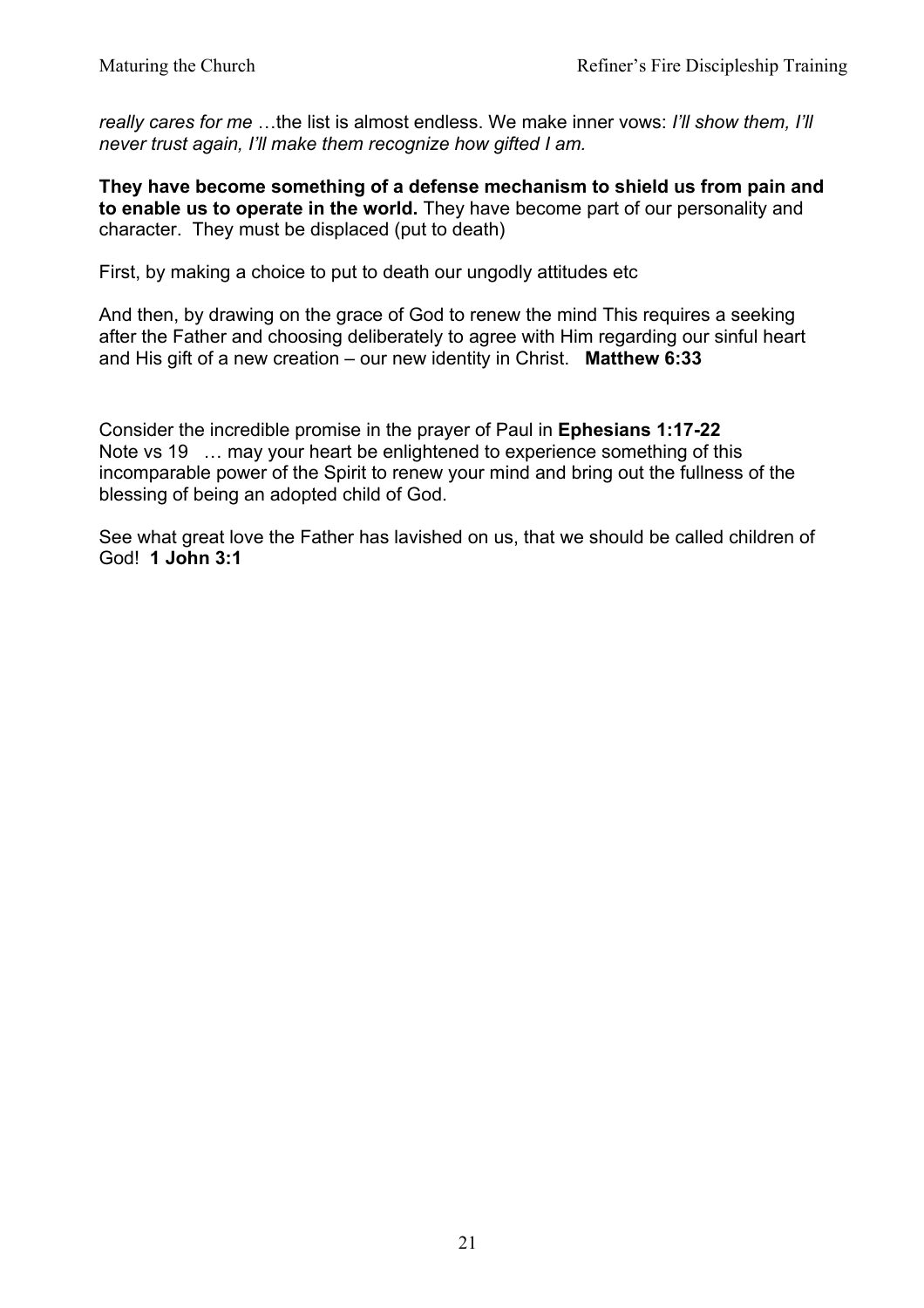# **THURSDAY: SONS & DAUGHTERS - It's all about the heart!**

When it comes to Christians being church together, there is a big difference in how we approach our involvement as a corporate body. Do we do so as *"servants of another's vision"* looking for our needs to be met and hungering for recognition and promotion **or as** *brothers and sisters together and sons and daughters in the house, our hearts submitted to each other and to the fathers and mothers within the house.*

We know the Heavenly Father is committed to empowering and releasing His sons and daughters into the fullness of their ministry in Christ. The Father's heart is for His sons and daughters and for them to excel.

In like manner, the heart of the spiritual fathers and mothers of the house is to empower and release, the sons and daughters in the house, into the fullness of their ministry in Christ.

Holy Community (Kingdom Family) is experienced when the hearts of the sons & daughters is likewise committed to encouraging and honouring the fathers and mothers of the house so that the fathers and mothers excel in their ministry.

#### **The approval of a father will empower the son! The giving of the heart of the son / daughter releases inheritance**

#### **Consider Jesus in the transfiguration … This is my Son who I love. Listen to Him!**

#### **Note John 13: 1-17**

Jesus at rest in His Father's love …. Knowing the Father was over all … knowing where he had come from and where He was going (His purpose and ultimate destiny) …got up from the meal … poured the water into the basin …..

He demonstrates the kingdom dynamic of servant-hood …He undertakes the most humble service (washing feet) …prefiguring the humiliation of the cross the ultimate action of love.

He isn't trying to prove anything; He isn't worrying about status or reputation …He simply serves His disciples and calls them to follow His example.

As He lays down His life in obedience to the Father - the Nations become His inheritance. **(Psalm 2: 7-8)**

#### **Read Mark 10:35-45**

*Whoever wants to be great among you must be your servant, and whoever wants to be first must be the slave of all.*

Sons and Daughters don't need to fight for recognition, or place …they have that with the Father according to His purpose and timing. A mighty inheritance awaits us …we are coheirs with Christ. By the Spirit we cry *Abba Father.* **(Romans 8: 12-17)**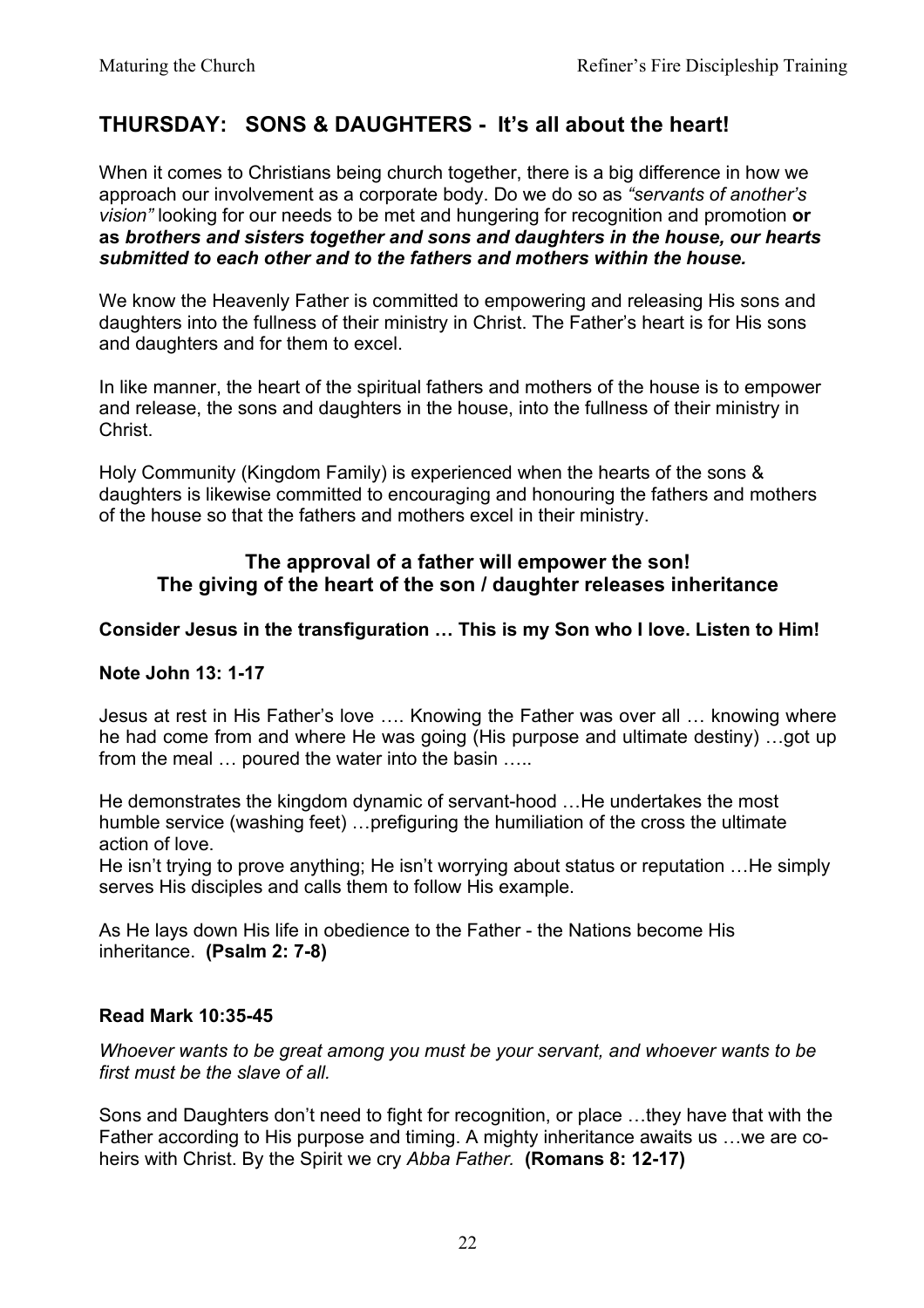#### **FRIDAY: BEING CHURCH – HEART ATTITUDES (Humility and Submission)**

Jack Frost in his teaching from Slavery to Son-ship writes: *The spirit of Son-ship is all about having a heart attitude of submission – being subject to another's mission. Jesus Himself said, 'The Son can do nothing of Himself, unless it is something He sees the Father doing; for whatever the Father does, these things the Son also does in like manner." (John 5: 19) Son-ship is about security, significance, identity, patience, basic trust, faithfulness, loyalty, humility and being others-oriented.* 

#### **Read 1 Peter 5:5 and Ephesians 5:21**

#### **Humility and Submission are key.**

**Humility is an attitude of heart that realizes that it is not all about** *me***. It is about doing what I can to see others do well.**

**Submission is a matter of the heart ….a laying down of myself for another.**

#### **They are about coming under and lifting up.**

Leaders are to come under and push up the people of a congregation. This is the heart of servant leadership. The people are to be cherished, fought for, believed in, honoured.

Similarly the people are to do so for their leaders. This is the heart of mutual submission in Ephesians 5:21

#### **Ponder this with the Heavenly Father, asking how you** *can get under and push up* **your church family and it's leadership team, your workplace colleagues and bosses and your family members.**

Che`Ahn, in his teaching on *'Apostolic Alignment, Accountability and Spiritual Authority,'*  shares that breakthrough and release came when he received the revelation of the need to be under spiritual authority. He believes that 'the only one who is safe to lead is the person free to submit.'

**We can't be in true spiritual authority unless we are under authority. We can't lead unless we know how to follow."**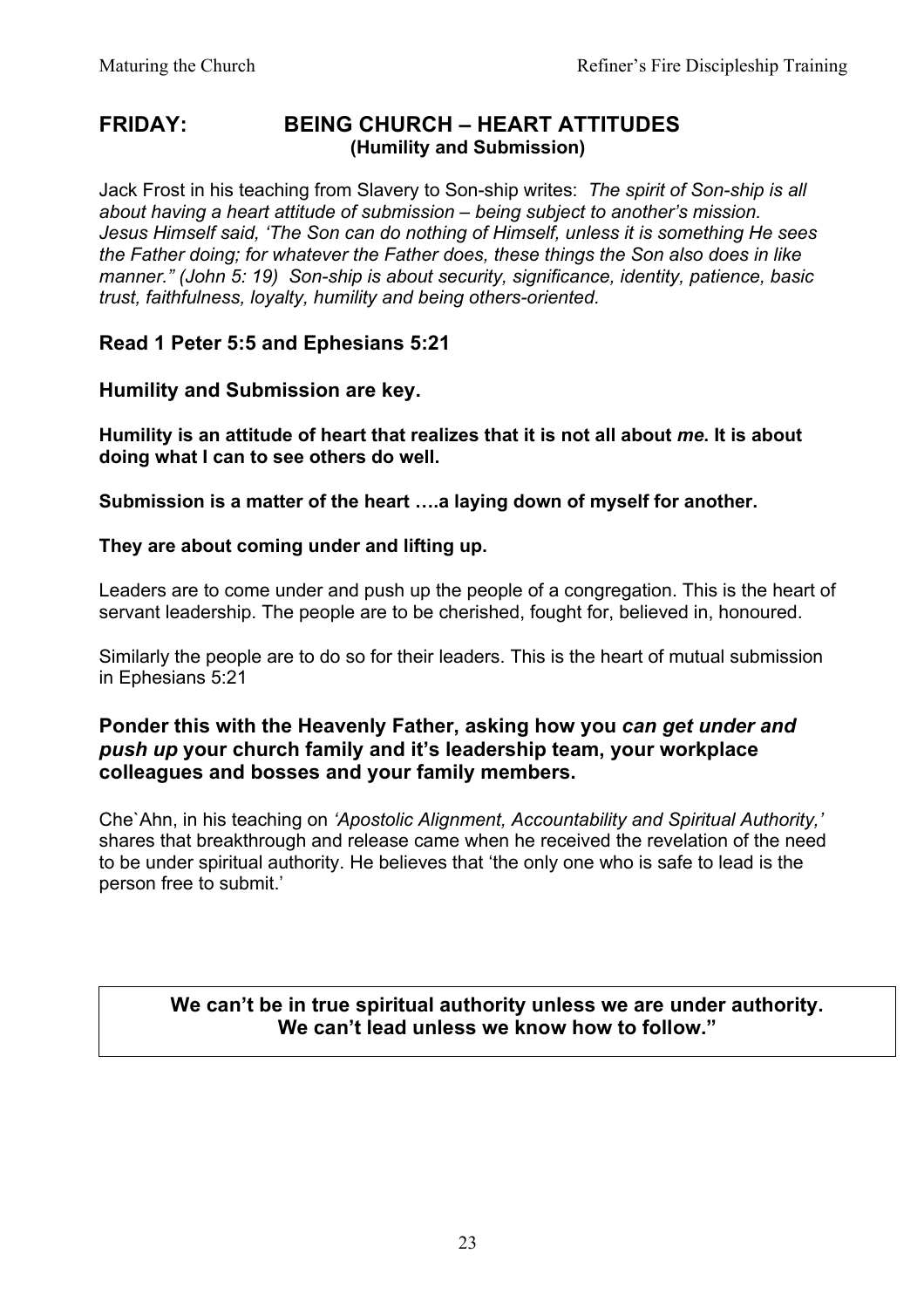## **SATURDAY: BELONGING TO THE FAMILY OF GOD.**

Each member belongs to all the others **Rom 12:5**

#### **Make a list of the exhortations regarding the** *one another's* **below: eg**

- Be devoted to one another in brotherly love cf **Rom 12: 10**
- Honour (ie Value) one another above vourselves **Rom 12: 10**
- § Live in harmony with one another **Rom 12: 16**
- § **Galatians 5:13**
- § **Ephesians 4:2**
- § **Ephesians 4:32**
- § **Colossians 3:16**
- § **1 Thessalonians 5:11**
- § **James 5:16**
- § **1 Peter 1:22**
- § **1 Peter 3:8**
- § **1 Peter 4:8-9**
- § **1 John 3:23**

As we seek to apply these imperatives and learn to access the grace that is available from the fellowship of the Holy Spirit we begin to be **a people who are holy (different from the world)**. We begin to be that dwelling place of God in our corporate life together as Ephesians 2: 22 proclaims.

**Reflection:** As we are look for God's presence in our worship gatherings, the way we have regard for and love one another is a very important element.

# **Read & meditate on Ephesians 4: 29-5:2**

Our Relationships/ attitudes /the way we speak with, about and to one another is vital in either ushering in God's favour and blessing or in grieving the Holy Spirit.

#### *Pray into Sunday's gathering of the church that a Spirit of Honour and Love would flow through all our people and that each person who comes tomorrow will be CHANGED in the encounter with GOD.*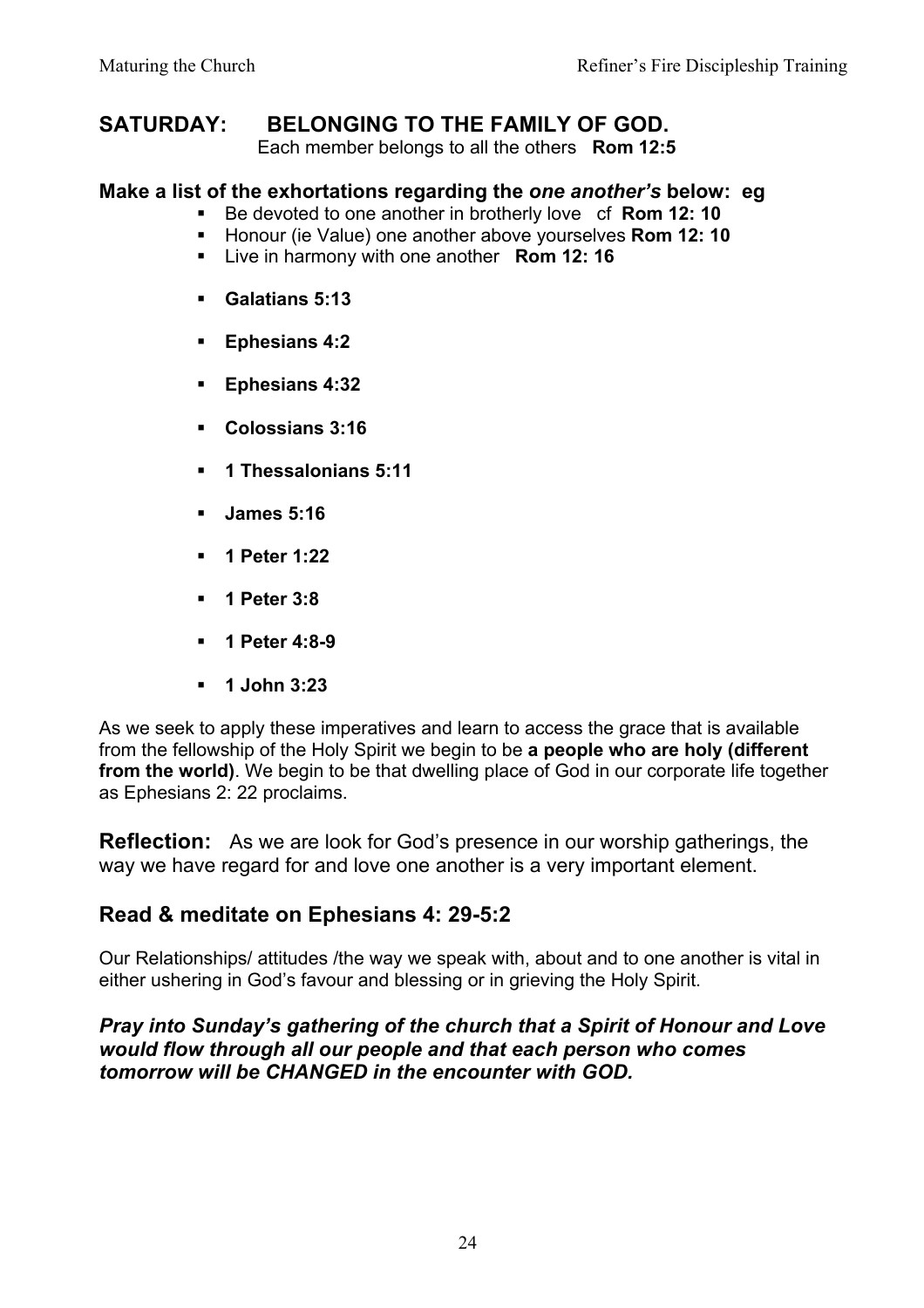# **Week 4: A new Wineskin – Being Church.**

# **MONDAY: OLD WINESKINS CANNOT CONTAIN THE NEW WINE!**

#### **The Kingdom is Revolutionary in Nature**

Currently there is a great shaking taking place in the church. .. In the western world, people have left the church in droves … and there is much discussion in church circles on the shape of the church and how mission is to be accomplished.

There is a sense that God is up to something and that we are on the cusp of a radical shift in the way we see church; a shift as radical as the reformation under Martin Luther.

There is much talk of new wineskins for the church … But what really is the new wineskin Jesus referred to in His challenge of the religious system of His day.

#### **Read Luke 5:36-39 and meditate on what Jesus is getting at.**

Look particularly at **verse 39**. What is Jesus saying about our attitudes here?

Consider too **Matthew 13:52** …. There are treasures embedded in the old.

How does a new wineskin differ from the old?

Does the picture of a patch on the old garment help our understanding?

What exactly is the new wine Jesus is talking about?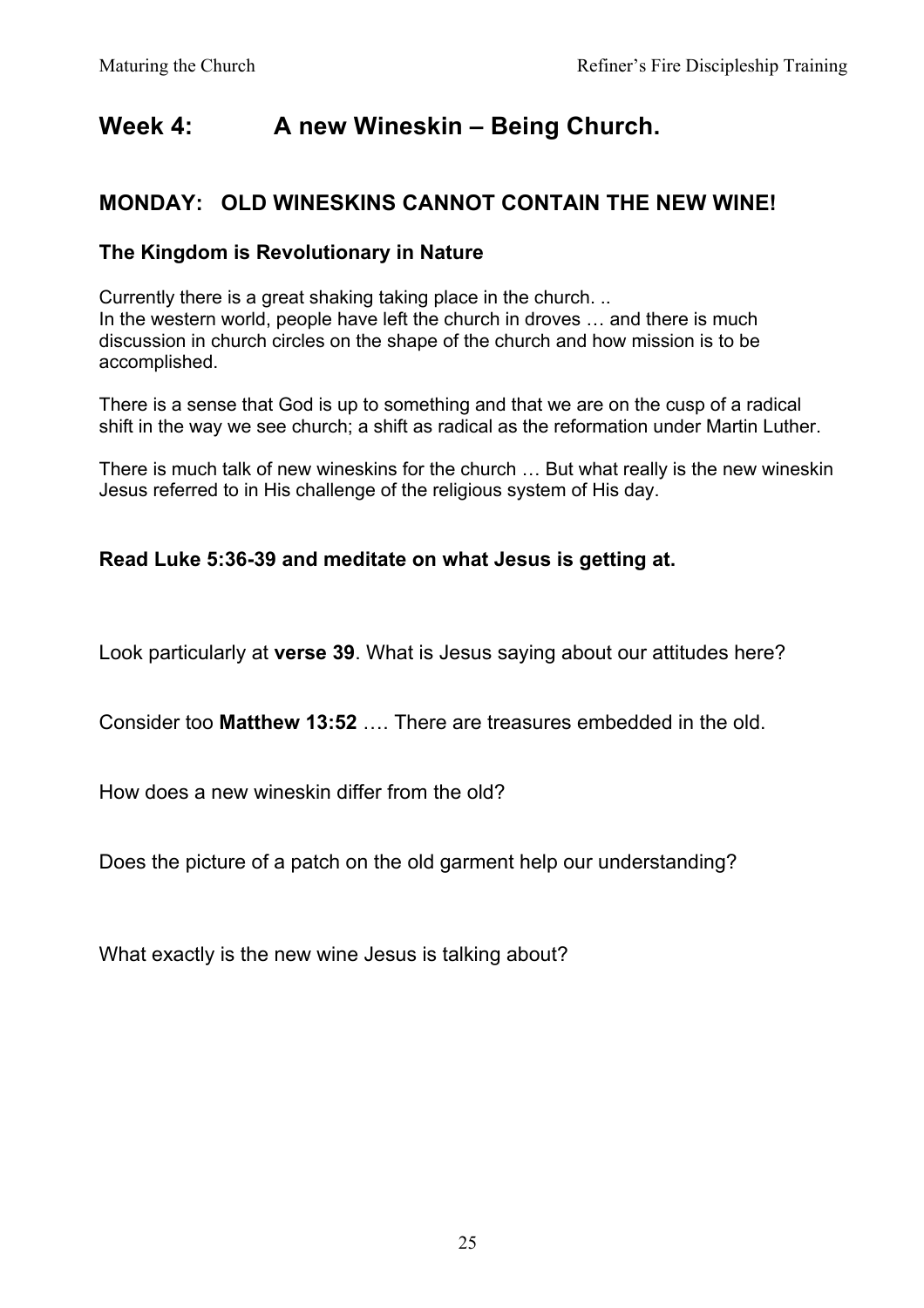# **TUESDAY: WHAT IS THE OLD WINESKIN & THE NEW WINE IN THE PARABLE**

#### **Consider the context of Luke 5:36-39**

- Luke 5: 27-31 Note the criticism of the Pharisees over Jesus eating with the Tax Collectors and Sinners.
- Luke 5: 33-34 Note their criticism of Jesus because His disciples are eating and drinking rather than fasting.

The Bridegroom is present … this changes everything.

#### **What then is the New Wine?**

#### **Let's consider what changes with the coming of Jesus.**

- The Kingdom so long awaited is breaking in.
- A New Covenant is set in place in the last supper and sealed at the cross. (Luke 22:19-20)
- The Gift of the Holy Spirit poured out on all flesh. (Acts 2:14-21)

#### **A case could be made that these 3 together represent the new wine that needs a new wineskin to contain it, lest the dynamic within be lost.**

#### **Consider this, giving thanks for each of these three in your own life.**

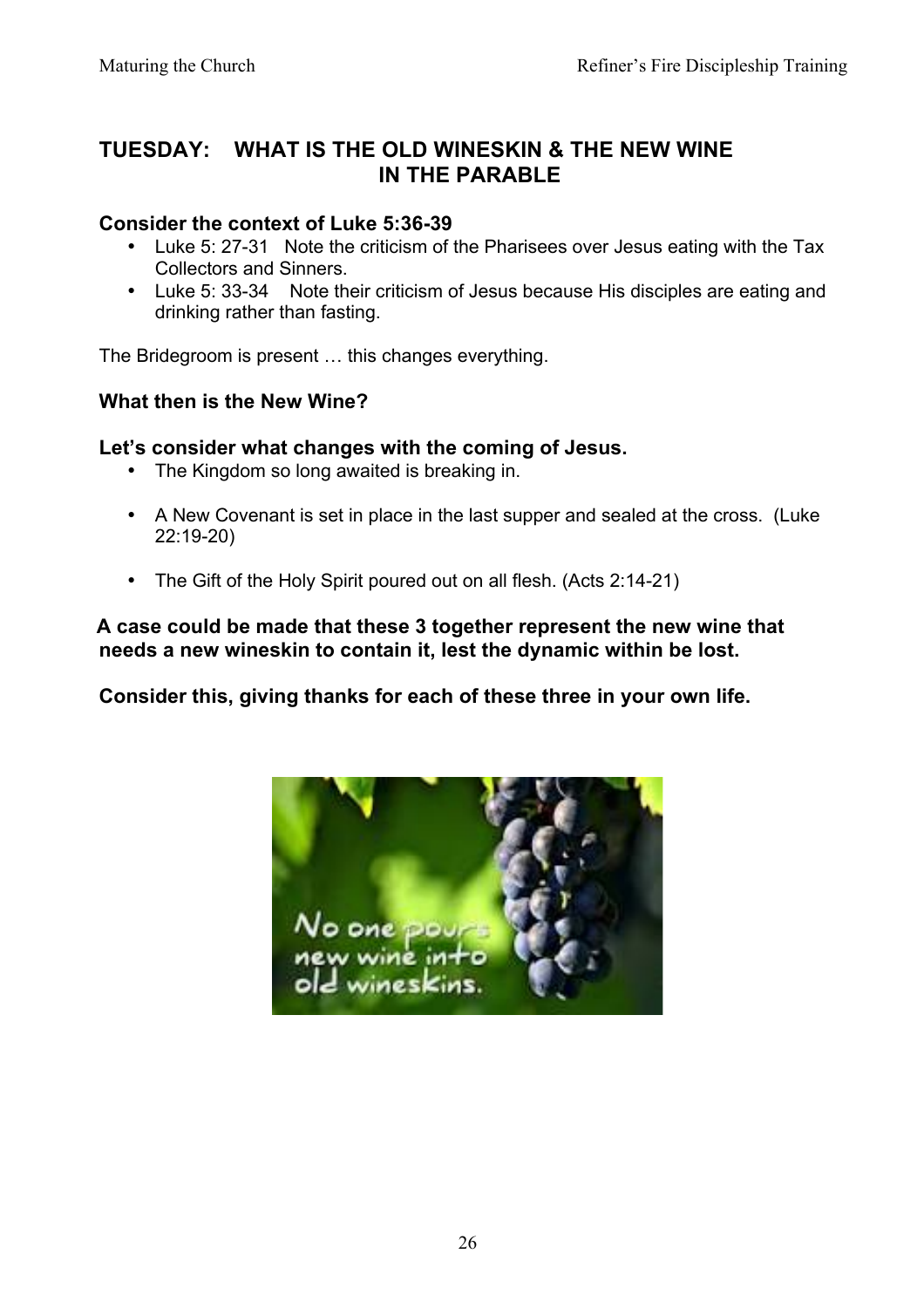# **WEDNESDAY: THE WONDER OF THE NEW WINE.**

#### **Read John 2: 1-11**

#### **Consider the Setting….**

- **A Wedding** (A familiar Jewish metaphor for the Kingdom to come)
- **The wine had run out ….** (If we consider this phrase as picture language pointing to something wider what does the wine has run out suggest?)
- **6 stone water jars for ceremonial washing** … (Could this represent the old way …the old wineskin?)
- **Jesus transforms the water into wine** (He brings new wine)
- **The quantity of wine is super abundant and It's quality – supreme.**

Did you notice the time setting in verse 1? What else happened on the  $3<sup>rd</sup>$  day in the Christian story?

This is spoken of as the first of His signs through which He revealed His glory.

## **Signs point to something … What is this sign pointing to?**

#### **Outline in your own words.**

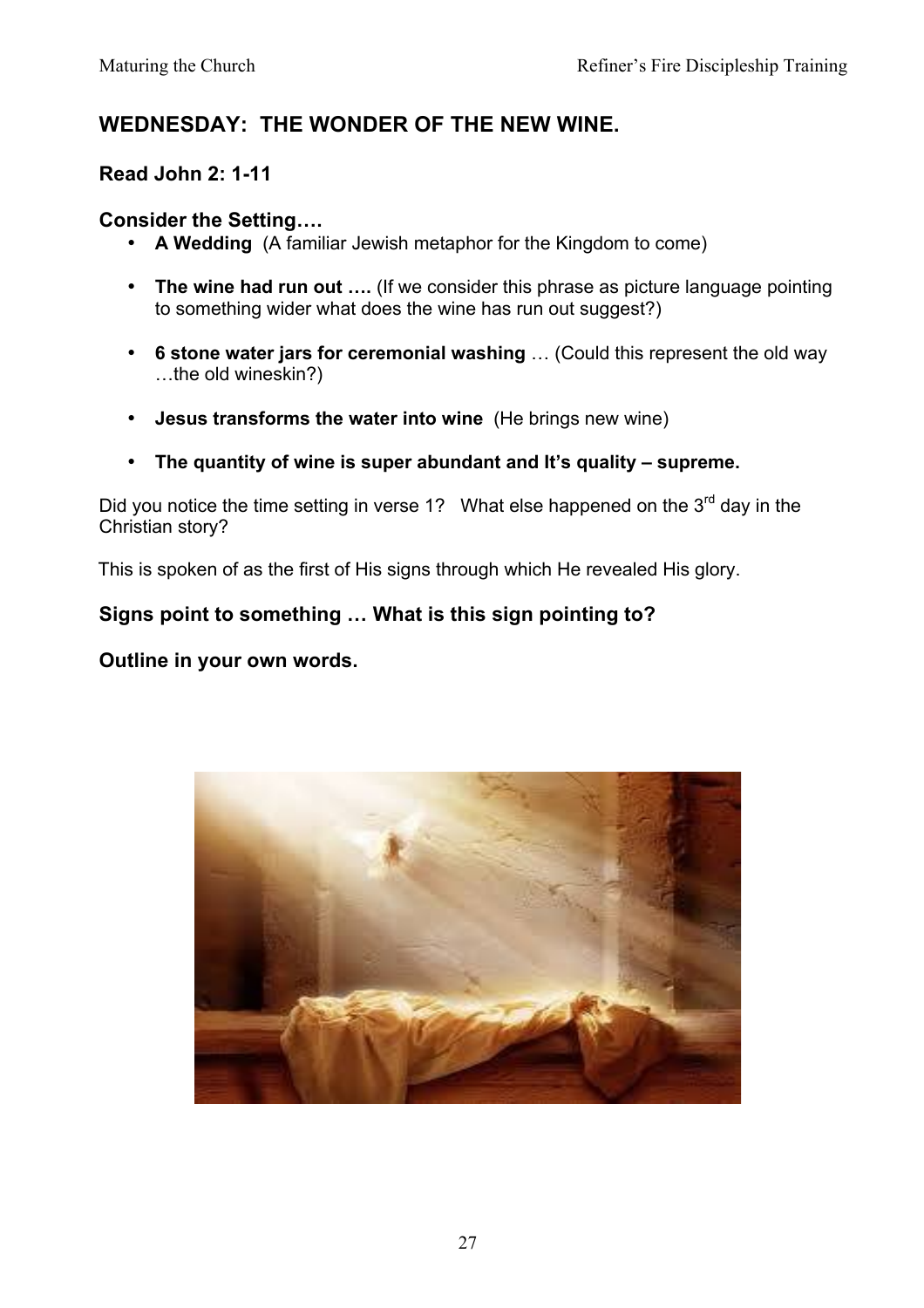# **THURSDAY: A NEW WINESKIN NEEDED NOW!?**

There is much talk in these days of a new wineskin for the church …that the church in 5- 10 years will look very different from what it does today.

Many different opinions are expressed … depending on the various passions and interests of the participants in the discussion. Some of the ideas are based more on our cultural preferences, particularly when it comes to the structure of our worship services or our actions in mission. (though of course we will support our position with biblical texts).

#### **Different answers to the question of what is the New wineskin are:**

- House church rather than local church buildings and congregations
- Different structuring of our church services.
- Father / Son Relationships .... (John Alley)
- Restoration of Five fold ministry including Apostles & Prophets (Mark Virkler, Mark Tubbs)
- Signs and Wonders …A Revival Culture (Bill Johnson)
- Marketplace ministry ...

**Over the next few days we will examine several biblical aspects that may help to identify the new wineskin needed to contain the new wine as we have identified it in this study, namely:**

- The kingdom has come
- There is a new covenant
- The Holy Spirit has been poured out on all believers

#### **Consider John 4: 19- 24**

Where is the proper place and proper way to worship? Is it the temple in Jerusalem or the mountain in Samaria. These expressions of worship had different practice and were conducted in different holy places.

Jesus answers that neither of these is the correct way …they represent old wineskin ways of thinking about worship. The new is no longer about one particular place or one particular way of worship.

#### **What matters in the new wineskin is that** *the worshippers the Father is looking for are those that worship in spirit and in truth.*

*A wineskin exists to serve the wine … it is the structure that enables the new wine to be poured out efficiently and not lost. It is the structure through which we express the reality of the Kingdom of God and in which we live out the culture of the Kingdom. This is far more than a Sunday worship service.*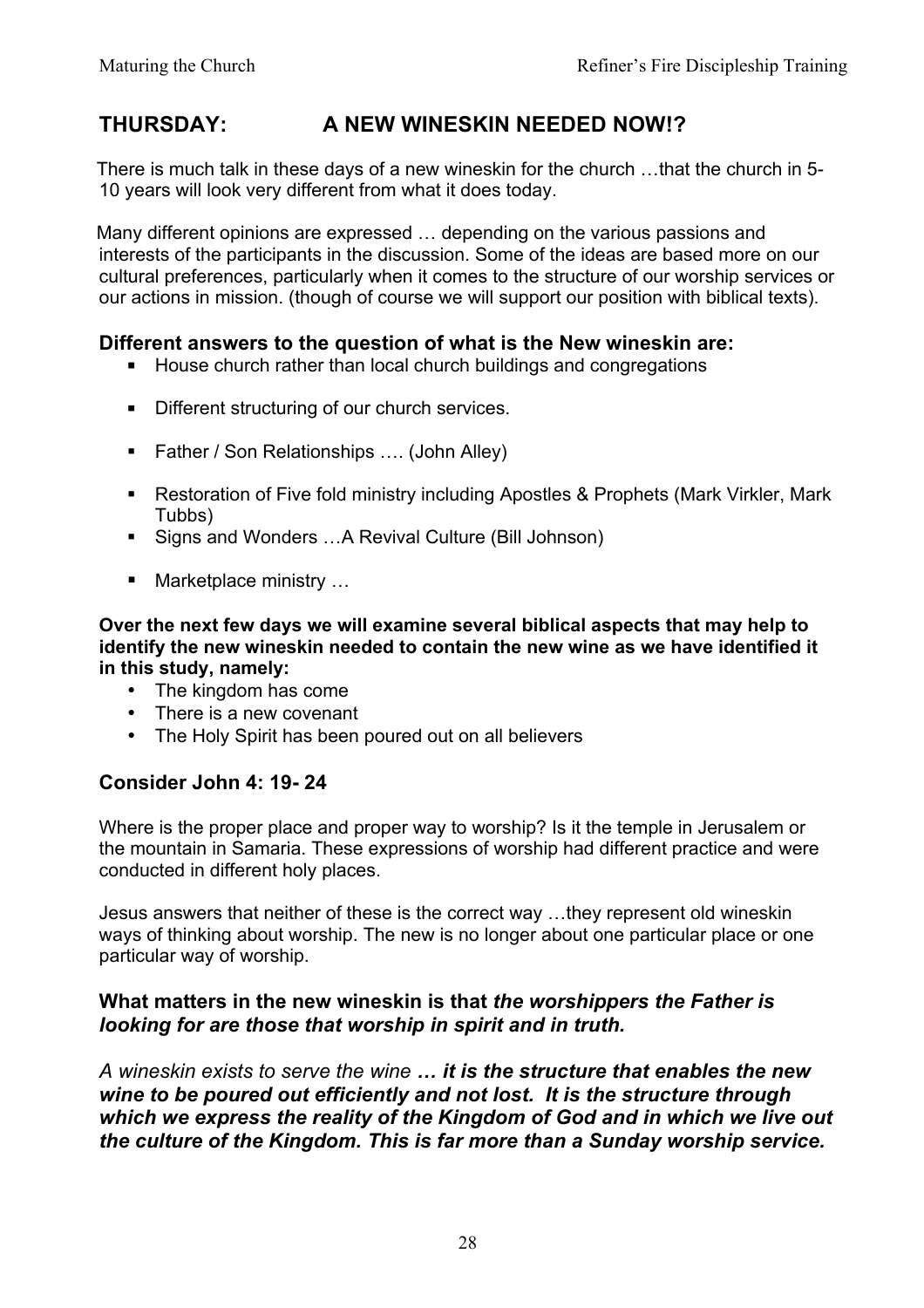# **FRIDAY: A NEW COVENANT REPLACING AN OBSOLETE ONE**

Under the Old Covenant the wineskin was centred in the Israelite nation …an ethnic and geographical entity … the trappings were external … types and shadows of what was to come in the new.

That wineskin included the system of Levitical priests / Blood sacrifices / the Covenant under Moses / Tabernacle / Temple / Ceremonial Law / Veil –Curtain / Special Vestments for the Priests … Etc.

#### **Read Hebrews 8: 1-13 and identify the features of the new covenant.**

- §
- §
- §
- §

#### **Under the new Covenant the trappings of the old are replaced by a new order: Now we have:**

- § **A new Priesthood with a new High priest** in the order of Melchizedek … (Hebrews 2:17, 4:14-15, 5:1-10, & Revelation 1: 6, 5:10,)
- § **A new Sacrifice** … Jesus death on the cross …. (Heb. 7:27, 10:11-14 & 1 Peter 2: 4-5)

#### **Read through the following scriptures and consider what picture they might give of the new wineskin**

Under the new Covenant there is:

- § **A new Priesthood** … The people of God … 1 Peter 2: 9-10
- § **A new Temple** … Ephesians 2:19-22 and 1 Peter 2:5
- § **A new Way** … Romans 7:6 … serving now in the new way of the Spirit
- § **One new Man** … Jew and Gentile together … Ephesians 2:14-15
- § **A new Law** … James 1:19-27 & 2:8-13. Hebrews 7:12, 10:1-3

The Wineskin is no longer tied to a particular ethnic nor geographic entity – Now Jew and Gentile are brought together …. No longer is it shaped in regulations about fasting or vestments or ceremonies or priests ….